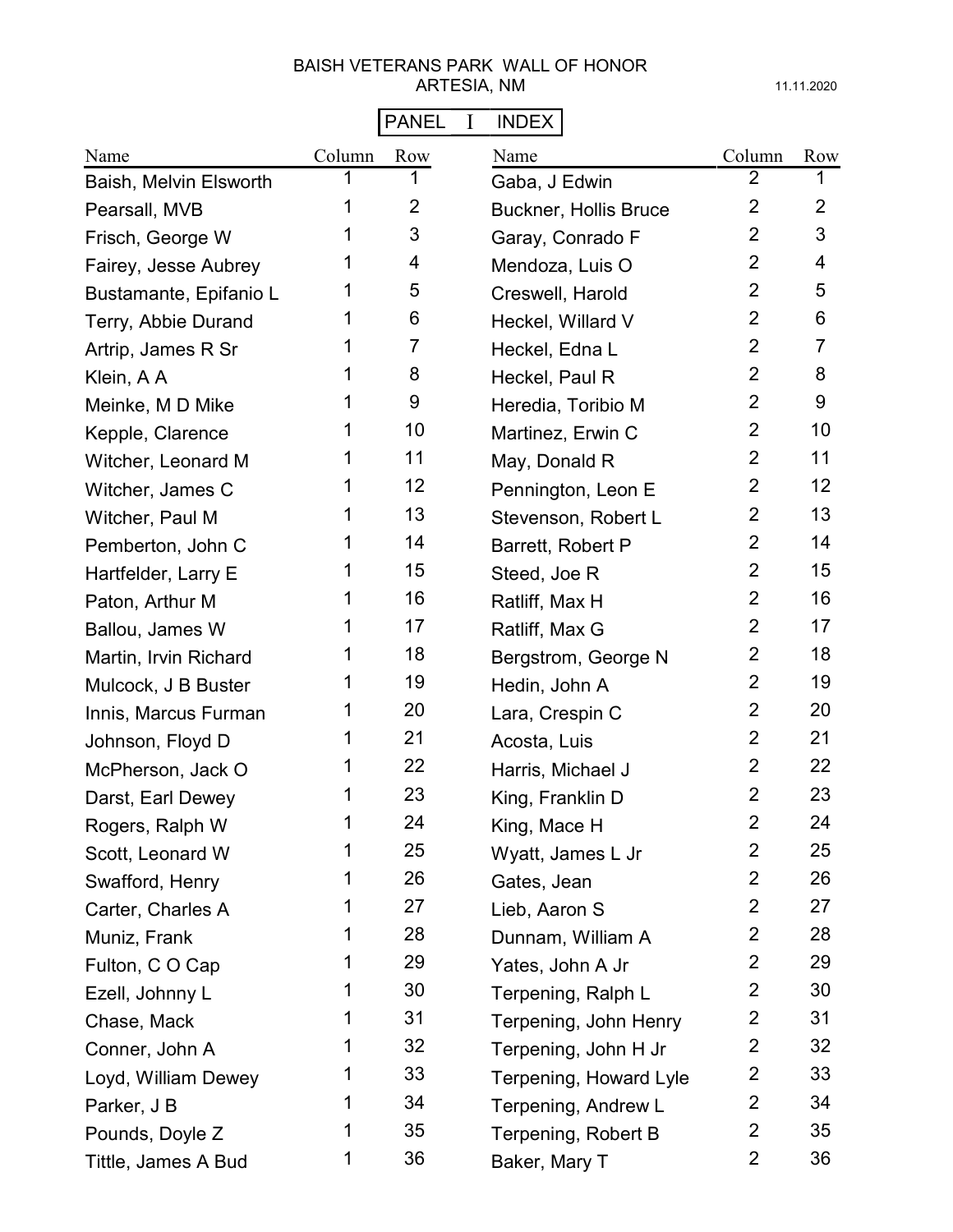# PANEL II INDEX

| Name                    | Column | Row | Name                   | Column         | Row            |
|-------------------------|--------|-----|------------------------|----------------|----------------|
| Cardenas, Raymundo      | 1      | 1   | Simons, John T         | $\overline{2}$ | 1              |
| Cardenas, Raymundo H Jr | 1      | 2   | Simons, David T        | $\overline{2}$ | $\overline{2}$ |
| Juarez, Luis B          | 1      | 3   | Simons, Donald S       | $\overline{2}$ | 3              |
| Boling, Robert E        | 1      | 4   | Simons, John Jr        | $\overline{2}$ | 4              |
| Gable, Chester          | 1      | 5   | Simons, J Kenneth      | $\overline{2}$ | 5              |
| Howard, J Farrell       | 1      | 6   | Simons, Mike           | $\overline{2}$ | 6              |
| McKinley, Charles M     | 1      | 7   | Simons, Craig M        | $\overline{2}$ | 7              |
| McKinley, Charles H     | 1      | 8   | Simons, G Mark         | $\overline{2}$ | 8              |
| Harper, Robert W        | 1      | 9   | Watson, Pleasant Carl  | $\overline{2}$ | 9              |
| Thompson, Jerry E       | 1      | 10  | White, William C       | $\overline{2}$ | 10             |
| Cleve, Bernard D        | 1      | 11  | Denton, Charles A      | $\overline{2}$ | 11             |
| Cleve, Bernard L        | 1      | 12  | Hernandez, Fernando G  | $\overline{2}$ | 12             |
| Crockett, Gary Lee      | 1      | 13  | Lewis, Byrd Leroy      | $\overline{2}$ | 13             |
| Villa, Frank G          | 1      | 14  | Mauldin, Cecil         | $\overline{2}$ | 14             |
| Bosley, Herbert J       | 1      | 15  | Trimble, Joe W         | $\overline{2}$ | 15             |
| Kennedy, Clark          | 1      | 16  | Huffmon, Dave E        | $\overline{2}$ | 16             |
| Hazelbaker, Cindy H     | 1      | 17  | Harper, Beauford W     | $\overline{2}$ | 17             |
| Holley, Raymond L       | 1      | 18  | Harper, Kevin Wayne    | $\overline{2}$ | 18             |
| Lopez, Pedro C          | 1      | 19  | McGill, Ted L          | $\overline{2}$ | 19             |
| Young, Donald C         | 1      | 20  | Wise, Melvin L         | $\overline{2}$ | 20             |
| Kaiser, Elwood          | 1      | 21  | Foster, Carl C         | $\overline{2}$ | 21             |
| Ashton, GD              | 1      | 22  | Chaney, Jerry M        | $\overline{2}$ | 22             |
| Briscoe, James G        | 1      | 23  | Duff, Michael T        | $\overline{2}$ | 23             |
| Johnson, Dorman O       | 1      | 24  | Carson, Leo Adeibert   | $\overline{2}$ | 24             |
| Johnson, Max D          | 1      | 25  | Chester, Lonnie        | 2              | 25             |
| Warren, Melvin G        | 1      | 26  | Carpenter, Charles R   | $\overline{2}$ | 26             |
| Rowland, Jack H         | 1      | 27  | McClintock, J D        | $\overline{2}$ | 27             |
| Blake, Vernon M         | 1      | 28  | Yates, S Peyton Jr     | $\overline{2}$ | 28             |
| Mayberry, Landon C Red  | 1      | 29  | Fernandez, Pete        | $\overline{2}$ | 29             |
| Palmer, Kaye            | 1      | 30  | Lee, Ruffus E          | $\overline{2}$ | 30             |
| Mills, Allen            | 1      | 31  | Johnson, Maxwell E     | $\overline{2}$ | 31             |
| Adams, Don H            | 1      | 32  | Johnson, D Whitney     | $\overline{2}$ | 32             |
| Cope, Fred R            | 1      | 33  | Cooksey, Beuford       | $\overline{2}$ | 33             |
| Mills, Sanders L        | 1      | 34  | Gotcher, Buford L      | $\overline{2}$ | 34             |
| Warnica, Ralph B        | 1      | 35  | Prince, Peggy Brainard | $\overline{2}$ | 35             |
| Houston, W Travis       | 1      | 36  | Trujillo, Orlando S    | 2              | 36             |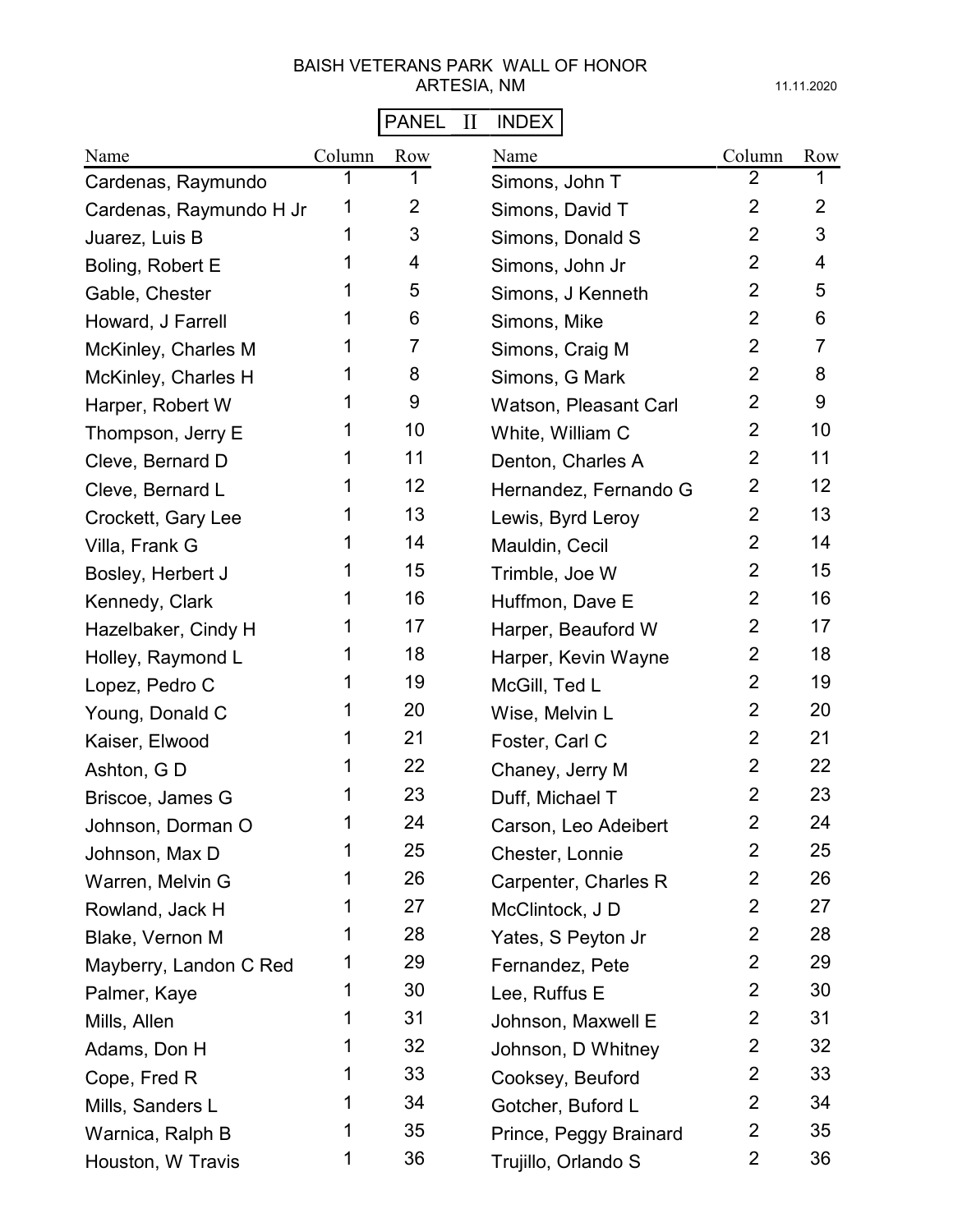# PANEL III INDEX

| Name                    | Column | Row            | Name                     | Column         | Row            |
|-------------------------|--------|----------------|--------------------------|----------------|----------------|
| Summers, Donald L       |        |                | Coor, Eugene K           | 2              | 1              |
| Summers, Ronald W       | 1      | $\overline{2}$ | Standard, Virgil         | $\overline{2}$ | $\overline{2}$ |
| Carter, John L          | 1      | 3              | Thompson, Robert W       | $\overline{2}$ | 3              |
| Collins, Robert Lee     | 1      | 4              | Marshall, C Jerry        | $\overline{2}$ | 4              |
| Bach, Albert P          | 1      | 5              | Davis, Steve A Tiny      | $\overline{2}$ | 5              |
| Monroe, James D         |        | 6              | Vuksich, Gregory D       | $\overline{2}$ | 6              |
| Schneider, Earl         | 1      | 7              | Chavez, Juan F           | $\overline{2}$ | $\overline{7}$ |
| Burkham, Ennis D        |        | 8              | Romine, David H          | $\overline{2}$ | 8              |
| Carter, Donnie W        | 1      | 9              | Jenkins, Dennis M        | $\overline{2}$ | 9              |
| Kinney, Stephen M       | 1      | 10             | Wilson, Frankie C        | $\overline{2}$ | 10             |
| Huber, Donald R Sr      | 1      | 11             | Speir, Ottie H Sr        | $\overline{2}$ | 11             |
| Moreno, Manuel S        | 1      | 12             | Speir, Ottie H Jr        | $\overline{2}$ | 12             |
| Hannah, Dale S          | 1      | 13             | Martinez, Miguel Fuentes | $\overline{2}$ | 13             |
| Stone, Glenn E          | 1      | 14             | Carder, Lawrence H       | $\overline{2}$ | 14             |
| Terry, Sanders A        | 1      | 15             | Morgan, Harold M         | $\overline{2}$ | 15             |
| Little, Joe W           |        | 16             | Scoggin, Henry Eugene    | $\overline{2}$ | 16             |
| Little, James A         | 1      | 17             | Hernandez, Espiridion B  | $\overline{2}$ | 17             |
| Little, Joe E           | 1      | 18             | Hines, Nicholas W        | $\overline{2}$ | 18             |
| Gibson, Johnny R        | 1      | 19             | Cass III, William B      | $\overline{2}$ | 19             |
| Cummins, Ellis W        | 1      | 20             | Smedley, Jackie L        | $\overline{2}$ | 20             |
| Darr, William M         | 1      | 21             | Smedley, William J       | $\overline{2}$ | 21             |
| Estrada, Jose M         | 1      | 22             | Parham, Wendel E         | $\overline{2}$ | 22             |
| Tidwell, Clyde J        | 1      | 23             | Martin, Ned D            | $\overline{2}$ | 23             |
| Speir, John P           | 1      | 24             | McFatridge, Randy C      | $\overline{2}$ | 24             |
| Speir, Donald R         | 1      | 25             | Glover, Stephen A        | $\overline{2}$ | 25             |
| Briseno, Florencio      | 1      | 26             | Bisbee, Lawrence         | $\overline{2}$ | 26             |
| Briseno, Prudencio      | 1      | 27             | Kindsfather, George W    | $\overline{2}$ | 27             |
| Martin, Marshall George | 1      | 28             | Miranda, Agustin H Jr    | $\overline{2}$ | 28             |
| Johnson, Walter Don     | 1      | 29             | Wilson, Gerald           | $\overline{2}$ | 29             |
| Perry, Elmer M Judge    | 1      | 30             | Wilson, Jerry            | $\overline{2}$ | 30             |
| Harper, Virgil V        | 1      | 31             | Morgan, Val              | $\overline{2}$ | 31             |
| Harris, David Allen     | 1      | 32             | Roberson, Frank Lee      | $\overline{2}$ | 32             |
| Harris, Allen Lane      | 1      | 33             | Gomez, Manuel R Jr       | $\overline{2}$ | 33             |
| Castleberry, Roy C      | 1      | 34             | Baker, Noel Dan          | $\overline{2}$ | 34             |
| Morgan, James N         | 1      | 35             | Caskey, Glenn            | $\overline{2}$ | 35             |
| West, Gary L            | 1      | 36             | Garcia, Isabel A         | $\overline{2}$ | 36             |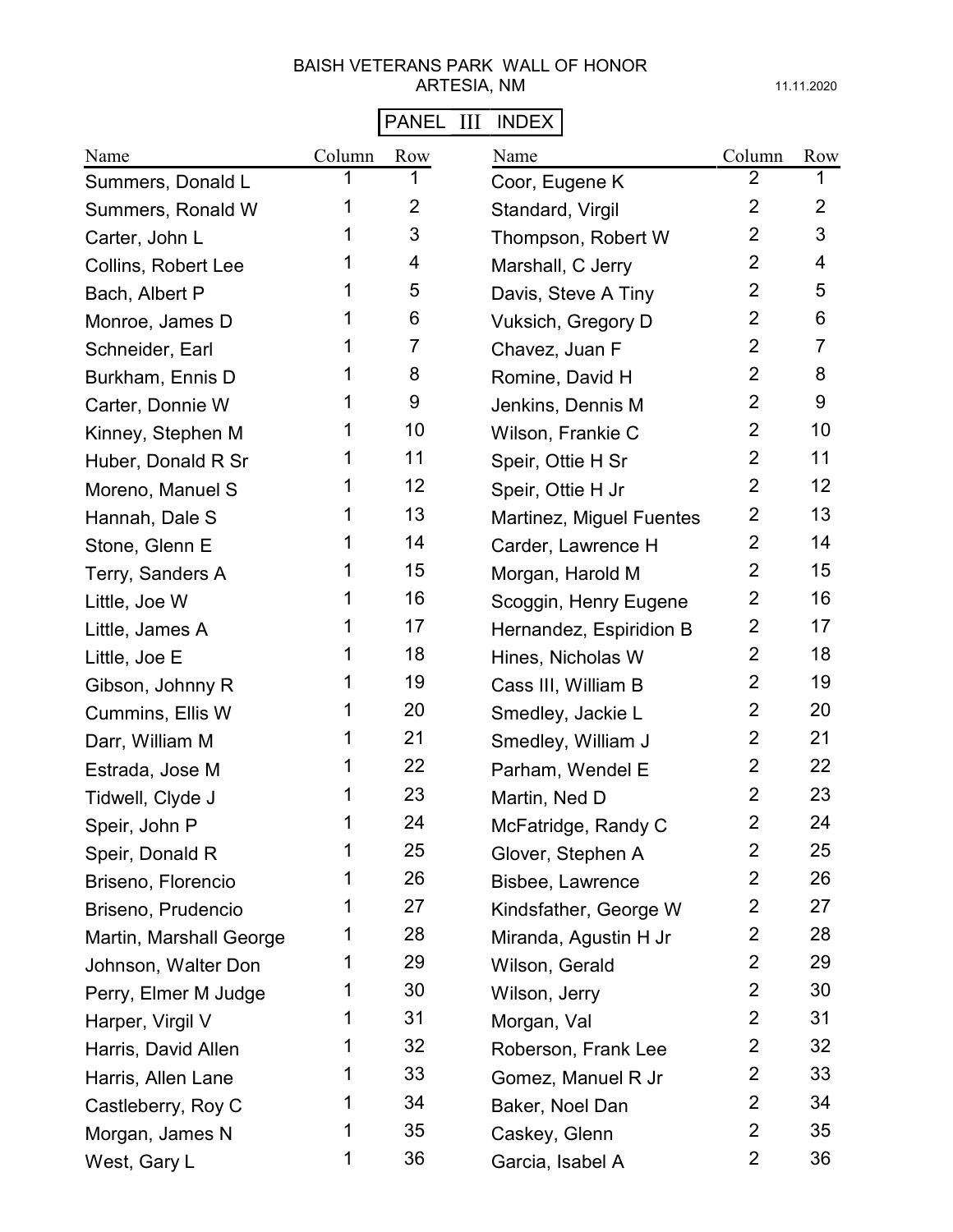# PANEL IV INDEX

| Name                  | Column | Row            | Name                       | Column         | Row            |
|-----------------------|--------|----------------|----------------------------|----------------|----------------|
| Hughes, Homer H       | 1      | 1              | Widmayer, Hayne            | $\overline{2}$ | 1              |
| Goodwin, George C Red | 1      | $\overline{2}$ | Morgan, Ernest C Jr        | $\overline{2}$ | $\overline{2}$ |
| Ivers, Grant P        | 1      | 3              | Morgan, Douglas K          | $\overline{2}$ | 3              |
| Ivers, Margaret W     | 1      | 4              | Morgan, Donald R           | $\overline{2}$ | 4              |
| Ivers, Donald L       | 1      | 5              | Buck, Johnny J             | $\overline{2}$ | 5              |
| Ivers, David R        | 1      | 6              | Belanus, Garret M          | $\overline{2}$ | 6              |
| Harvey, TW            | 1      | 7              | Achen, Howard M            | $\overline{2}$ | $\overline{7}$ |
| Gomez, Manuel I       | 1      | 8              | Eaker, Cleve W             | $\overline{2}$ | 8              |
| Brown, William Arthur | 1      | 9              | Pettit, Gene L             | $\overline{2}$ | 9              |
| Parry, Hugh W         | 1      | 10             | Compary, Andy R Sr         | $\overline{2}$ | 10             |
| Thurman, Kenneth L    | 1      | 11             | Compary, Andy R Jr         | $\overline{2}$ | 11             |
| Painter, Francis E    | 1      | 12             | Perez, Fernando L          | $\overline{2}$ | 12             |
| Seals, Albert Loyd    | 1      | 13             | Blevins, Bobby C           | $\overline{2}$ | 13             |
| Araujo, Abelardo      | 1      | 14             | Mathis, John A Jr          | $\overline{2}$ | 14             |
| Araujo, Michael J     | 1      | 15             | Emmons, Esn George S       | $\overline{2}$ | 15             |
| Ingram, Kenneth D     | 1      | 16             | Hutson, Willie John        | $\overline{2}$ | 16             |
| Gunnels, John H       | 1      | 17             | McGonagill, Ernest C       | $\overline{2}$ | 17             |
| Caffall, LeeRoy       | 1      | 18             | Boyce, Phillip Bill        | $\overline{2}$ | 18             |
| Briscoe, Edgar C Tom  | 1      | 19             | Schoonmaker, Milo          | $\overline{2}$ | 19             |
| Delgado, John D       | 1      | 20             | Shetterly, Brandi          | $\overline{2}$ | 20             |
| Mathis, Joe Earl Sr   | 1      | 21             | Bartlett, Raymond O        | $\overline{2}$ | 21             |
| Holder, Arnold W      |        | 22             | Kreamer, Gilbert           | $\overline{2}$ | 22             |
| Truett, Jesse L       | 1      | 23             | Kreamer, Robert            | $\overline{2}$ | 23             |
| Simmons, Gary D       | 1      | 24             | Kreamer, Bill              | $\overline{2}$ | 24             |
| Simmons, Jeff W       | 1      | 25             | Baker, Charles N           | $\overline{2}$ | 25             |
| Simmons, Louis E Jr   | 1      | 26             | Trevino, Robert R Jr       | $\overline{2}$ | 26             |
| Juarez, Maride D      | 1      | 27             | Kilpatrick, James H        | $\overline{2}$ | 27             |
| Huxtable, James T     | 1      | 28             | Newman, Victor             | $\overline{2}$ | 28             |
| McDonald, Woodrow P   | 1      | 29             | Wittkopp, August F         | $\overline{2}$ | 29             |
| Crocker, Robert P     | 1      | 30             | Wittkopp, Leland A         | $\overline{2}$ | 30             |
| Kinsey, Dennis G      | 1      | 31             | Taylor, Victor R           | $\overline{2}$ | 31             |
| Williams, Boyd Jr     | 1      | 32             | Gonzales, Catarino P       | $\overline{2}$ | 32             |
| Bates, Wm L Bill      | 1      | 33             | Briscoe, J L               | $\overline{2}$ | 33             |
| Fleming, E Frank      | 1      | 34             | Navajo Refinery Employees, | $\overline{2}$ | 34             |
| Nicholson, Chester L  | 1      | 35             | Grbac, Dick                | $\overline{2}$ | 35             |
| Maupin, James H       | 1      | 36             | Hawkins, Lendell N         | $\overline{2}$ | 36             |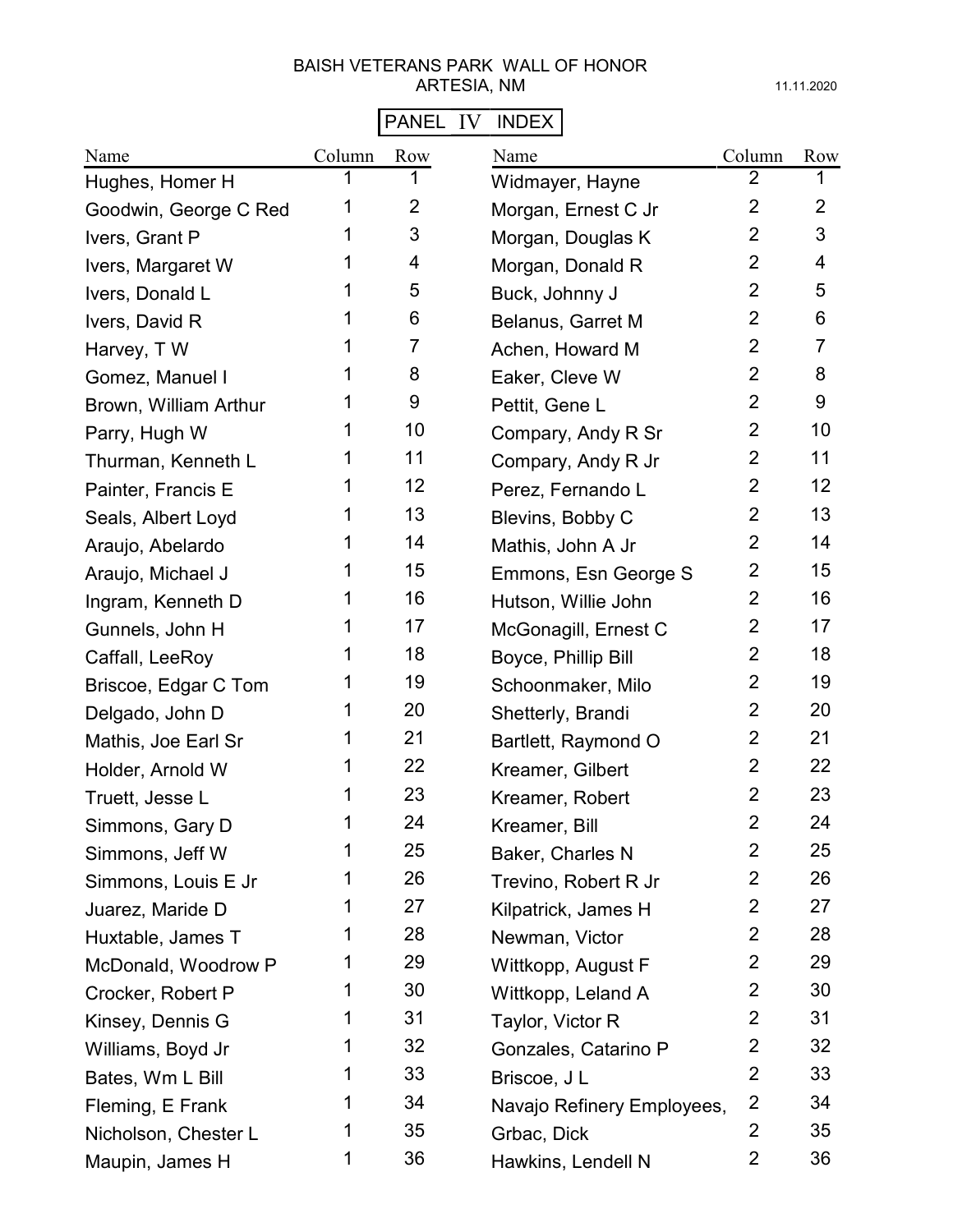# PANEL V INDEX

| Name                   | Column | Row            | Name                   | Column         | Row            |
|------------------------|--------|----------------|------------------------|----------------|----------------|
| Mahan, Arval E         | 1      | 1              | Cantrell, Kenneth E    | $\overline{2}$ | 1              |
| Mahan, Homer E         | 1      | $\overline{2}$ | Taylor, Joe G          | $\overline{2}$ | $\overline{2}$ |
| Williams, Evans T      | 1      | 3              | Taylor, Frank A        | $\overline{2}$ | 3              |
| Skinner, Betty K       | 1      | 4              | Taylor, Kathryn L      | $\overline{2}$ | 4              |
| Wallace, C D Buster    | 1      | 5              | Tillery, Trelland J    | $\overline{2}$ | 5              |
| Phillips, Wallace R    | 1      | 6              | Cole, Fred             | $\overline{2}$ | 6              |
| Morgan, Michael C      | 1      | 7              | Olguin, Jimmy Joe M    | $\overline{2}$ | $\overline{7}$ |
| Kuettner, Howard D     | 1      | 8              | Martinez, Ausencio Sr  | $\overline{2}$ | 8              |
| Kuettner, Paul R       | 1      | 9              | Martinez, Ausencio Jr  | $\overline{2}$ | 9              |
| Burch, Hugh Donald     | 1      | 10             | Martinez, Jack C       | $\overline{2}$ | 10             |
| West, Gail A           | 1      | 11             | Martinez, Patrico C    | $\overline{2}$ | 11             |
| Hope, William E        | 1      | 12             | Long, James L          | $\overline{2}$ | 12             |
| Apple, Harvey S        | 1      | 13             | Cortez, Daniel O       | $\overline{2}$ | 13             |
| Heredia, Pedro O       | 1      | 14             | Donavan, Dewey A       | $\overline{2}$ | 14             |
| Morgan, Charles        | 1      | 15             | Ricci, Ruben E         | $\overline{2}$ | 15             |
| Worthington, H F       | 1      | 16             | Short, Homa R          | $\overline{2}$ | 16             |
| Pearson, Raymond Oscar | 1      | 17             | Dennis, Douglass J     | $\overline{2}$ | 17             |
| Warren, Roderick E     | 1      | 18             | Landeck, Per H         | $\overline{2}$ | 18             |
| Barton, Dewey F        | 1      | 19             | Evans, Loyd W          | $\overline{2}$ | 19             |
| Barton, Larry E        | 1      | 20             | Rodriguez, Jose        | $\overline{2}$ | 20             |
| Barton, Don R          | 1      | 21             | Youtsey, Clarence W    | $\overline{2}$ | 21             |
| McCaw, Robert S        | 1      | 22             | Youtsey, Milton W      | $\overline{2}$ | 22             |
| McCaw, Thomas M        | 1      | 23             | Lopez, Alfredo C       | $\overline{2}$ | 23             |
| Shields, Wade Dub      | 1      | 24             | Runyan, Dave Edmond    | $\overline{2}$ | 24             |
| Hightower, James N     | 1      | 25             | Hale 365 Inf, Jerry    | $\overline{2}$ | 25             |
| Hightower, Joseph B    | 1      | 26             | Perez, Julio Jr        | $\overline{2}$ | 26             |
| Richards, James Albert | 1      | 27             | Molina, Manuel S       | $\overline{2}$ | 27             |
| Juarez, Robert         | 1      | 28             | Jenkins, Clyde David   | $\overline{2}$ | 28             |
| White, Bettye Brainard | 1      | 29             | Holly, William B       | $\overline{2}$ | 29             |
| Northrip, Quincy D     | 1      | 30             | Holly, Leroy O         | $\overline{2}$ | 30             |
| Whitson, Howard        | 1      | 31             | Holly, Randall E       | $\overline{2}$ | 31             |
| Parrish, William L     | 1      | 32             | Holly, William R       | $\overline{2}$ | 32             |
| Farmer, Glenn          | 1      | 33             | Baize, Timmy K         | $\overline{2}$ | 33             |
| Robison, James R       | 1      | 34             | Montgomery, T W Smokey | $\overline{2}$ | 34             |
| Robison, John R        | 1      | 35             | Floore, Russell        | $\overline{2}$ | 35             |
| Cave, Jess             | 1      | 36             | Lively, John Milton    | 2              | 36             |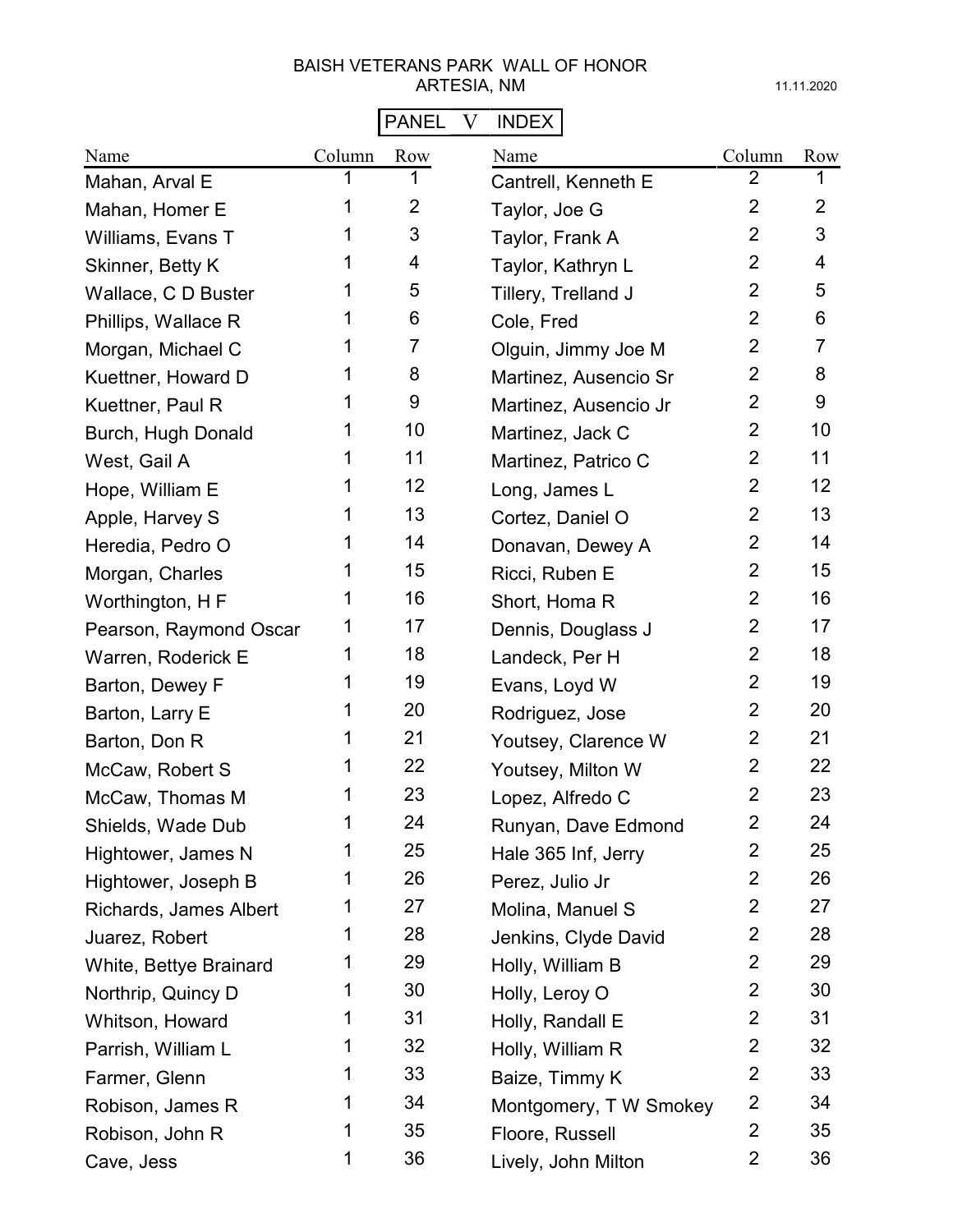# PANEL VI INDEX

| Name                        | Column | Row            | Name                      | Column         | Row            |
|-----------------------------|--------|----------------|---------------------------|----------------|----------------|
| Harbert, Mark G             |        |                | Waller, Richard R         | $\overline{2}$ |                |
| Gray, Walter M Joe Jr       | 1      | $\overline{2}$ | Higley, R Clyde           | $\overline{2}$ | $\overline{2}$ |
| Calvert, Donald             | 1      | 3              | Williamson, Leamon H      | $\overline{2}$ | 3              |
| Reiter, Louis John Jr       | 1      | 4              | Juarez, Israel G          | $\overline{2}$ | 4              |
| Newton, Kenneth L           | 1      | 5              | Privetts, Jerry D         | $\overline{2}$ | 5              |
| Martin, Irvin L             | 1      | 6              | Smith, Byron J            | $\overline{2}$ | 6              |
| Eipper, Jesse Roy           | 1      | 7              | Banister, John D          | $\overline{2}$ | $\overline{7}$ |
| Hunter, William S           |        | 8              | Banister, John L          | $\overline{2}$ | 8              |
| Boyse, George L             | 1      | 9              | Banister, Kenneth D       | $\overline{2}$ | 9              |
| Parrish, F M Jiggs          | 1      | 10             | Bustamante, Gabriel       | $\overline{2}$ | 10             |
| Garrett, Claud M            | 1      | 11             | Lane, Vernon Acker        | $\overline{2}$ | 11             |
| Ray, Charles R Bob          | 1      | 12             | Cortez, Mauro O           | $\overline{2}$ | 12             |
| Rodriguez, Luis             | 1      | 13             | Gilmore, Harry B          | $\overline{2}$ | 13             |
| Sipes, Clifford J           | 1      | 14             | Bishop, Bobby C           | $\overline{2}$ | 14             |
| Plummer, Bob                | 1      | 15             | Flores, Johnny G          | $\overline{2}$ | 15             |
| <b>Emmons, Earl Russell</b> |        | 16             | Hnulik, Richard Buster    | $\overline{2}$ | 16             |
| Hunt, John A Jr             | 1      | 17             | Reno, Arlee               | $\overline{2}$ | 17             |
| Muncy, J B Bun              | 1      | 18             | Strawn, Vyron Buddie      | $\overline{2}$ | 18             |
| Shipley, Richard M          | 1      | 19             | McGee, John Q             | $\overline{2}$ | 19             |
| Wells, Billy W              | 1      | 20             | Grissom, Orie Hollis      | $\overline{2}$ | 20             |
| Harvey, K Ryan              | 1      | 21             | Grissom, Herbert D Red    | $\overline{2}$ | 21             |
| Francis, James N Jimmy      | 1      | 22             | Grissom, H Stephen        | $\overline{2}$ | 22             |
| Ramsey, Earl D              | 1      | 23             | Grissom, Howard           | $\overline{2}$ | 23             |
| Wood, Robert R Jr           | 1      | 24             | Mahan, Michael D          | $\overline{2}$ | 24             |
| Bulkeley, Owen R            | 1      | 25             | Kinney, Edward E Jr       | $\overline{2}$ | 25             |
| Cortez, Juan O              | 1      | 26             | Ballou, Charles A         | $\overline{2}$ | 26             |
| Morris, George W            | 1      | 27             | Mikell, Jean Ballou       | $\overline{2}$ | 27             |
| Tice, Alton                 | 1      | 28             | Houghtaling, Forrest M    | $\overline{2}$ | 28             |
| Tice, C Ray                 | 1      | 29             | King, James W             | $\overline{2}$ | 29             |
| Tice, Francis W             | 1      | 30             | Solt, Joseph J            | $\overline{2}$ | 30             |
| Tice, Thomas B              | 1      | 31             | <b>Villarreal, Morris</b> | $\overline{2}$ | 31             |
| Groh, Norbert John          | 1      | 32             | Piper, Albert L           | $\overline{2}$ | 32             |
| Lee, Loyd Ed                | 1      | 33             | Cooper, Walter C          | $\overline{2}$ | 33             |
| Anderson, Wallace A         | 1      | 34             | Williams, Harold PeNut    | $\overline{2}$ | 34             |
| Monroe, Beth B              | 1      | 35             | Deans, A J                | $\overline{2}$ | 35             |
| Hegwer, Paul Leroy          | 1      | 36             | Deans, Alan D             | $\overline{2}$ | 36             |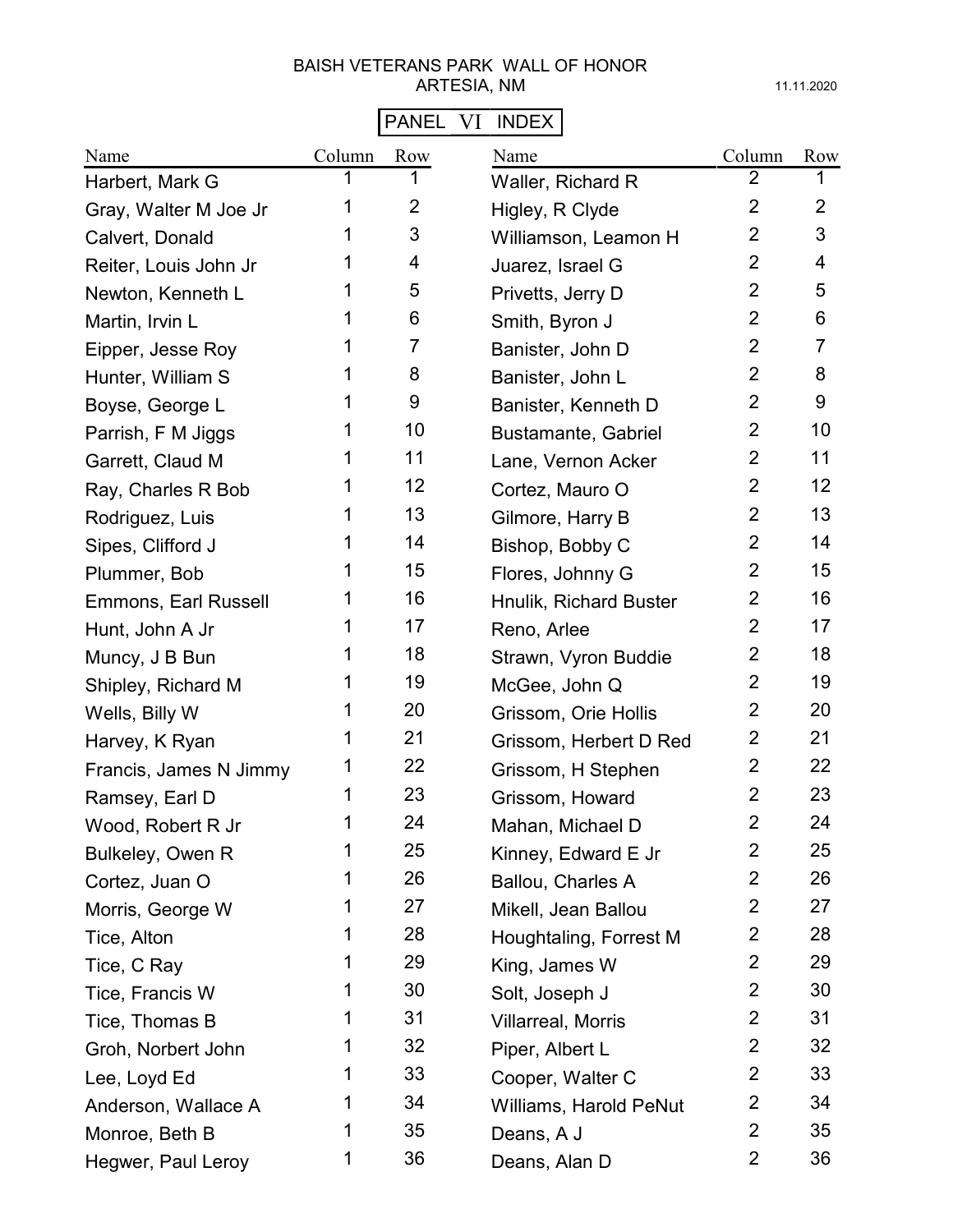# PANEL VII INDEX

| Name                   | Column | Row            | Name                          | Column         | Row            |
|------------------------|--------|----------------|-------------------------------|----------------|----------------|
| Fisk, William E A      |        |                | Gomez, Armando                | 2              |                |
| Flannery, Joseph F     |        | $\overline{2}$ | <b>Bullock, Charles K</b>     | $\overline{2}$ | $\overline{2}$ |
| Ward, E H              |        | 3              | Herring, Herman E             | $\overline{2}$ | 3              |
| Rainwater, Donald L    |        | 4              | Brainard, Fred F              | $\overline{2}$ | 4              |
| King, George F Sr      | 1      | 5              | Cook, Jesse                   | $\overline{2}$ | 5              |
| King, GF Tony          |        | 6              | Boling, Bill                  | $\overline{2}$ | 6              |
| King, Donald G         | 1      | 7              | Monschke, Luke George         | $\overline{2}$ | 7              |
| Verhines, Jack G       |        | 8              | Campbell, Michael R           | $\overline{2}$ | 8              |
| Buckner, Calvin C      |        | 9              | Bonds, Milton C               | $\overline{2}$ | 9              |
| Duncan, George W Jr    |        | 10             | Davis, Verlon W               | $\overline{2}$ | 10             |
| Martinez, Dennis C     |        | 11             | Shaw, Albert D                | $\overline{2}$ | 11             |
| Isaacs, Walton         |        | 12             | <b>Baldwin, Charles R</b>     | $\overline{2}$ | 12             |
| Cervantez, Refugio C   |        | 13             | <b>Baldwin, Charles Chuck</b> | $\overline{2}$ | 13             |
| Jackson, J T           |        | 14             | Steed, Sam Cohen              | 2              | 14             |
| Puckett, Owen E        |        | 15             | Goins, William T              | 2              | 15             |
| Ray, Riley E           |        | 16             | Miller, John                  | 2              | 16             |
| Bolton, Curtis D       | 1      | 17             | Patterson, Edward E           | 2              | 17             |
| Rummel, Lyman B        |        | 18             | Bush, Donald S                | $\overline{2}$ | 18             |
| Sosa, Marcelino        | 1      | 19             | Miller, Tullie E Dutch        | $\overline{2}$ | 19             |
| Syferd, James G        | 1      | 20             | Angell, John R                | $\overline{2}$ | 20             |
| Cass, Anthony Mac      | 1      | 21             | Calvert, Robert A             | $\overline{2}$ | 21             |
| Carroll, James H       |        | 22             | Johnston, Warren              | $\overline{2}$ | 22             |
| Bejarano, Juan         |        | 23             | Wilson, Arthur                | $\overline{2}$ | 23             |
| Bejarano, Gabino Z Sr  | 1      | 24             | Clark, Orien T                | $\overline{2}$ | 24             |
| Bejarano, Gabino G Jr  | 1      | 25             | Stroup, H Austin MD           | 2              | 25             |
| Haines, M Dee          | 1      | 26             | Spence, James Solon Sr        | $\overline{2}$ | 26             |
| Wingfield, Edward      | 1      | 27             | Spence, James Solon Jr        | $\overline{2}$ | 27             |
| Boling, Bob            | 1      | 28             | Spence, James Solon III       | $\overline{2}$ | 28             |
| Thomas, Frank Gray     | 1      | 29             | Marquez, Manuel C             | $\overline{2}$ | 29             |
| Thomas, Robert B       | 1      | 30             | Younger, Leroy                | $\overline{2}$ | 30             |
| Newsom, Mattie C Bones | 1      | 31             | Younger, Robert Bob           | $\overline{2}$ | 31             |
| Harwell, Ernest Ray Jr | 1      | 32             | Younger, Earl                 | $\overline{2}$ | 32             |
| Harris, Jerry L        | 1      | 33             | Pemberton, Joseph H           | $\overline{2}$ | 33             |
| Willard, Laurence V Jr | 1      | 34             | <b>Walters, Herbert Odeal</b> | $\overline{2}$ | 34             |
| Sosa, Manuel V         | 1      | 35             | Spencer, John Burch           | $\overline{2}$ | 35             |
| Stephenson, David S    | 1      | 36             | Horner, R C                   | $\overline{2}$ | 36             |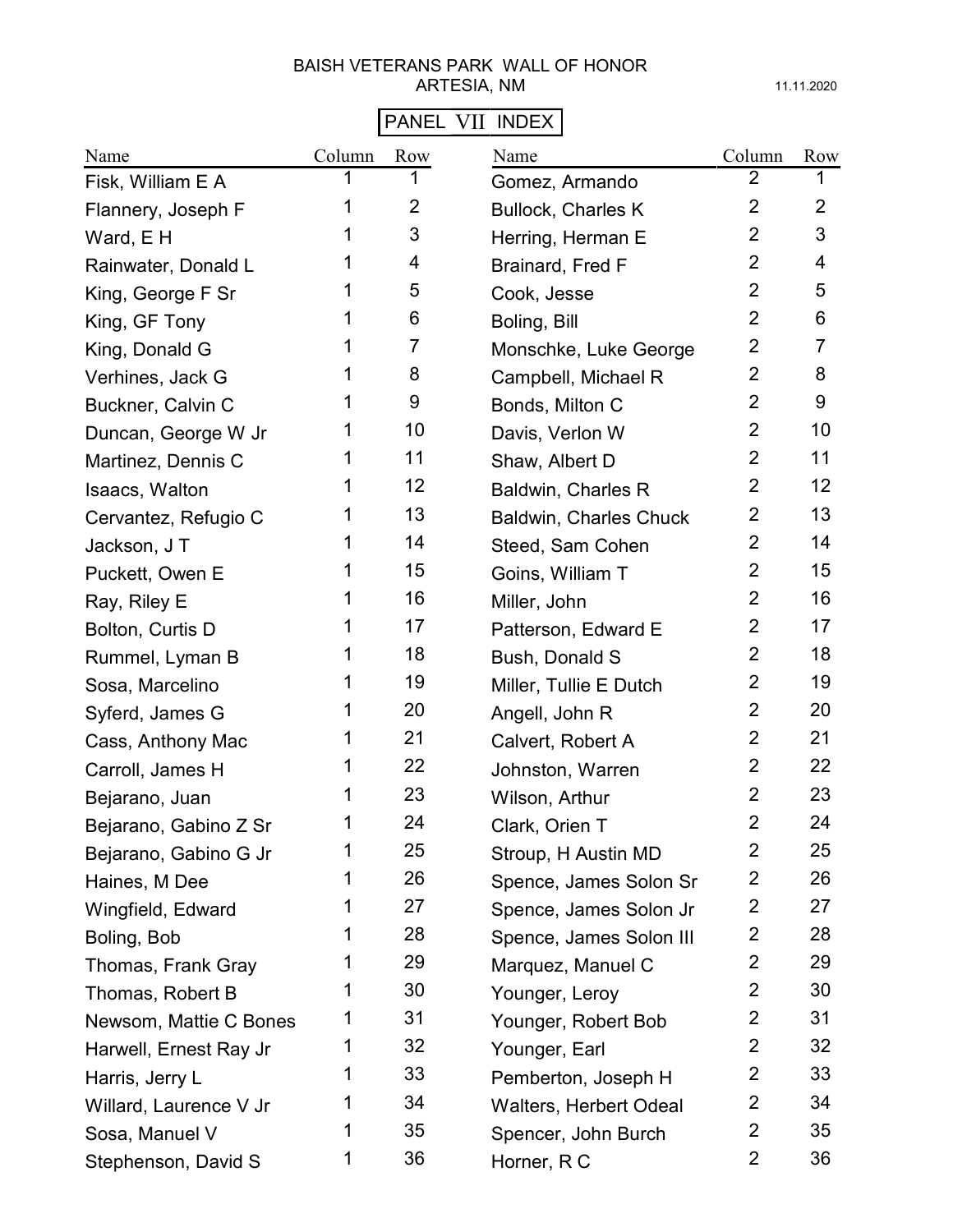# PANEL VIII INDEX

| Name                    | Column | Row            | Name                       | Column         | Row            |
|-------------------------|--------|----------------|----------------------------|----------------|----------------|
| Sowders, Bunyan V       |        |                | Gilchrist, Creighton C     | 2              |                |
| Gray, Terry Avery       | 1      | $\overline{2}$ | Swafford, Joe D            | $\overline{2}$ | $\overline{2}$ |
| Haines, Blaine B        | 1      | 3              | Jones, Ronald E            | $\overline{2}$ | 3              |
| Ferguson, Robert E      | 1      | 4              | Schultz, Albert F          | $\overline{2}$ | 4              |
| Rodriguez, Ignacio M    | 1      | 5              | Schultz, Juanita S         | $\overline{2}$ | 5              |
| Johnson, Virgil P       | 1      | 6              | Sanders, Marvin Lloyd      | $\overline{2}$ | 6              |
| Johnson, Lynn           | 1      | $\overline{7}$ | Lewis, Archie P            | $\overline{2}$ | $\overline{7}$ |
| Barker, Wren H          | 1      | 8              | Weaver, Donald L           | $\overline{2}$ | 8              |
| Juarez, Jesus T         | 1      | 9              | Artiaga, Reynaldo M        | $\overline{2}$ | 9              |
| Denton, Jack E          | 1      | 10             | Brown, Jerry D             | $\overline{2}$ | 10             |
| Eberle, Frank M         | 1      | 11             | Wilson, Harrell            | $\overline{2}$ | 11             |
| Bates, Jesse T          | 1      | 12             | McCabe, Jackie Earnest     | $\overline{2}$ | 12             |
| Olguin, Leroy M         | 1      | 13             | Runyan, John Francis       | $\overline{2}$ | 13             |
| Teel, Barry R           | 1      | 14             | Naylor, Harold Dutch       | $\overline{2}$ | 14             |
| Gray, Paul N            | 1      | 15             | Naylor, Margaret D         | 2              | 15             |
| McGonagill, Alex George | 1      | 16             | Vest, Patrick D            | $\overline{2}$ | 16             |
| Holbert, Tommy          | 1      | 17             | Raglin, Harry L Sr         | $\overline{2}$ | 17             |
| Russell, Glen W         | 1      | 18             | Raglin, Harry L Jr         | $\overline{2}$ | 18             |
| Settlemire, George H    | 1      | 19             | Baize, Horace              | $\overline{2}$ | 19             |
| Clarke, John J          | 1      | 20             | Pemberton, Sam L           | $\overline{2}$ | 20             |
| Clarke, Laurence        | 1      | 21             | Bazel, True D              | $\overline{2}$ | 21             |
| Colwell, Billy R        | 1      | 22             | Hernandez, Felisiano D     | $\overline{2}$ | 22             |
| Parrish, D O Clayton    | 1      | 23             | Ashton, Franklin O         | $\overline{2}$ | 23             |
| Spencer, Billy B        | 1      | 24             | Nunez, Abel L              | $\overline{2}$ | 24             |
| Harrison, Curtis        | 1      | 25             | Losee, Arthur Jerry        | $\overline{2}$ | 25             |
| Jones, Kenneth R        | 1      | 26             | Craig, Walter Ellis        | $\overline{2}$ | 26             |
| Vandiver, Thomas E      | 1      | 27             | Critser, Moris Leroy       | $\overline{2}$ | 27             |
| Carrera, Joaquin O      | 1      | 28             | Bartlett, Helen            | $\overline{2}$ | 28             |
| Martinez, Sammy C       | 1      | 29             | Holland, Cicero W          | $\overline{2}$ | 29             |
| Hope, Clyde             | 1      | 30             | Irby, W Bayless            | $\overline{2}$ | 30             |
| Parrish, Thurman A      | 1      | 31             | Sneathen, John E Jack      | $\overline{2}$ | 31             |
| Boykin, Ivis S          | 1      | 32             | <b>Tidwell, Merrell E</b>  | $\overline{2}$ | 32             |
| Madrid, Samuel T        | 1      | 33             | Bly, Jim                   | $\overline{2}$ | 33             |
| Hamill, Harold A Hal    | 1      | 34             | Franco, Alvaro Jr          | $\overline{2}$ | 34             |
| Hamill, Hal Jr          | 1      | 35             | Emmons, Alexander St Clair | $\overline{2}$ | 35             |
| Nichols, Owen W         | 1      | 36             | Swift, RT                  | $\overline{c}$ | 36             |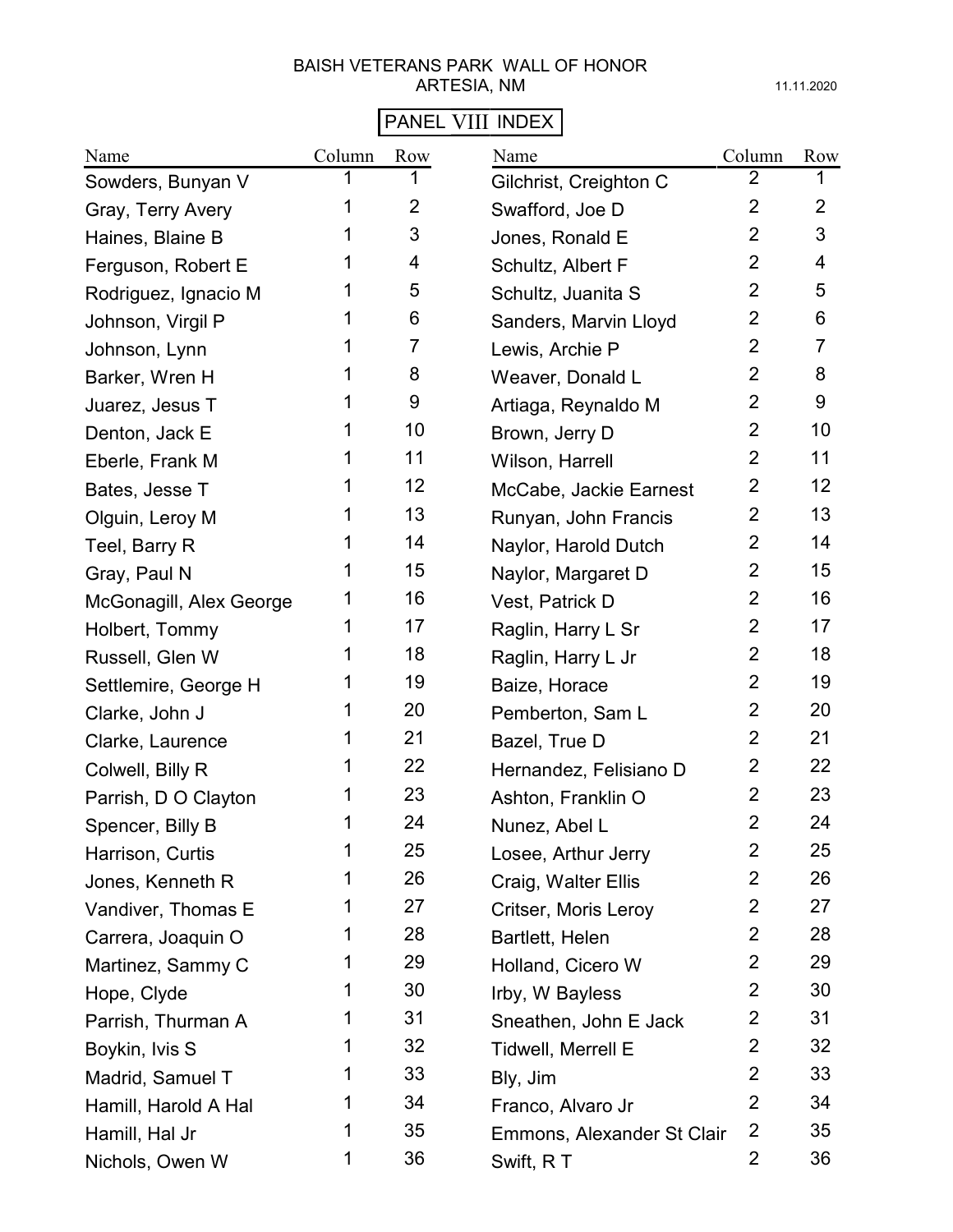# PANEL IX INDEX

| Name                  | Column | Row            | Name                   | Column         | Row             |
|-----------------------|--------|----------------|------------------------|----------------|-----------------|
| Borland, Leland H     | 1      | 1              | Meador, Truman Gilbert | 2              | 1               |
| Borland, Stephen E    | 1      | $\overline{2}$ | Price, Robert F Bob    | $\overline{2}$ | $\overline{2}$  |
| Borland, Craig E      | 1      | 3              | Hegwer, Chester C      | $\overline{2}$ | 3               |
| Sellers, Earnest H    | 1      | 4              | Morris, Pearley Vernon | $\overline{2}$ | 4               |
| Smith, Etheridge      | 1      | 5              | Billips, Eugene        | $\overline{2}$ | 5               |
| Thompson, G N Pete    |        | 6              | Dooley, William P Bill | $\overline{2}$ | 6               |
| Glass, William G      | 1      | 7              | Ponce de Leon, Ignacio | $\overline{2}$ | $\overline{7}$  |
| Archibald, Thomas     | 1      | 8              | Smith, Robert E 8th    | $\overline{2}$ | 8               |
| Grisham, William A    | 1      | 9              | Childress, Pat         | $\overline{2}$ | 9               |
| Wall, Henry L         | 1      | 10             | Mariscal, Joe Anthony  | $\overline{2}$ | 10              |
| Pittman, Rudolph A    | 1      | 11             | Merritt, Martha E      | 2              | 11              |
| Newman, Horace J      | 1      | 12             | Boyse, James B         | $\overline{2}$ | 12 <sup>2</sup> |
| Worlow, William H     | 1      | 13             | Giles, O N Nic         | $\overline{2}$ | 13              |
| Gressett, Wm A Bill   | 1      | 14             | Giles, Samuel Gilbert  | $\overline{2}$ | 14              |
| Ballou, W G Bill      | 1      | 15             | Van Asperen, Larry     | $\overline{2}$ | 15              |
| Alcorn, Garland G     | 1      | 16             | Clement, Clarence C Sr | $\overline{2}$ | 16              |
| Settlemire, G Randal  | 1      | 17             | Hackett, Rex L         | $\overline{2}$ | 17              |
| Ford, Herman          | 1      | 18             | King, John C           | $\overline{2}$ | 18              |
| Mayberry, Bob L       | 1      | 19             | Riley, Ely Ray         | $\overline{2}$ | 19              |
| Brock, William S      | 1      | 20             | Riley, James F         | $\overline{2}$ | 20              |
| Carrasco, Abel P      | 1      | 21             | Riley, William R       | $\overline{2}$ | 21              |
| Carrasco, Maximo      | 1      | 22             | Houghtaling, William M | $\overline{2}$ | 22              |
| Stromberg, T C        | 1      | 23             | Hendrickson, Michael   | $\overline{2}$ | 23              |
| Conner, John L        | 1      | 24             | Hill, Paul D           | $\overline{2}$ | 24              |
| Butler, Jack C        | 1      | 25             | Houston, Fred M        | $\overline{2}$ | 25              |
| Stowe, Fred W         | 1      | 26             | Paz, Deciderio S       | $\overline{2}$ | 26              |
| Means, Robert L Bob   | 1      | 27             | Fabre, Raymond I       | $\overline{2}$ | 27              |
| Ramirez, Samuel M     | 1      | 28             | Melendez, Manuel B     | $\overline{2}$ | 28              |
| Keinath, Harold A     | 1      | 29             | Hammond, David         | $\overline{2}$ | 29              |
| Hummingbird, JD       | 1      | 30             | Hammond, John B        | $\overline{2}$ | 30              |
| Hummingbird, Kara     | 1      | 31             | Williams, Perry D      | $\overline{2}$ | 31              |
| Hummingbird, Drake    | 1      | 32             | Balencia, Ramon H      | $\overline{2}$ | 32              |
| Johnson, C Neal       | 1      | 33             | Sosa, Marcelino B      | $\overline{2}$ | 33              |
| Murtaugh, Donald D Jr | 1      | 34             | Sosa, Marcelino Jr     | $\overline{2}$ | 34              |
| Clowe, David E II     | 1      | 35             | Kennedy, Albert Dale   | $\overline{2}$ | 35              |
| Waters, M A Doc       | 1      | 36             | Baize, Ronnie R        | $\overline{2}$ | 36              |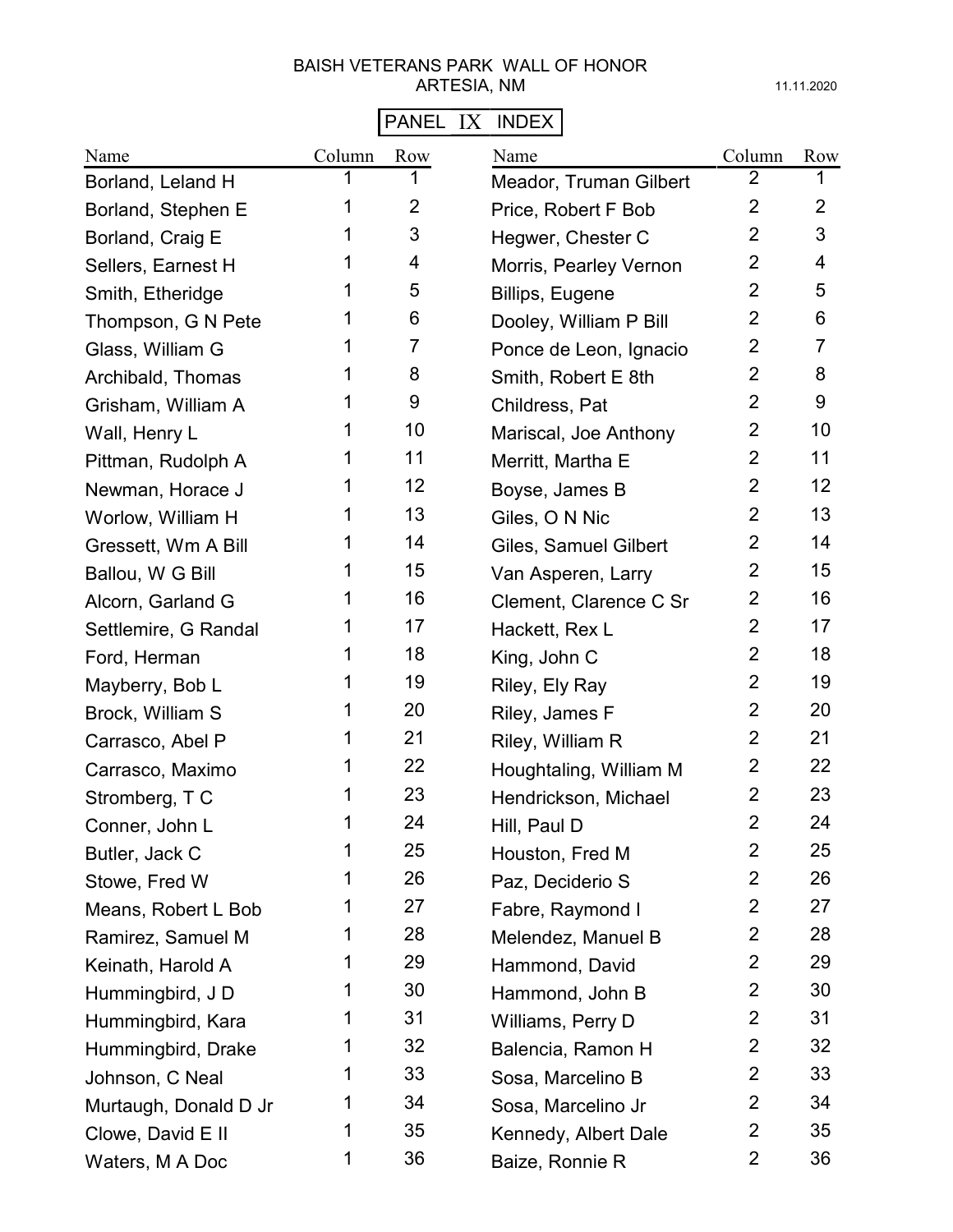# PANEL X INDEX

| Name                      | Column | Row               | Name                | Column         | Row               |
|---------------------------|--------|-------------------|---------------------|----------------|-------------------|
| Cullins, T J              | 1      | 1                 | Cortez, Andres S    | $\overline{2}$ | 1                 |
| Bartlett, Bill            | 1      | $\overline{2}$    | Elmore, Elbert R    | $\overline{2}$ | $\overline{2}$    |
| Wittkopp, August F        | 1      | 3                 | Felton, Bill B      | $\overline{2}$ | 3                 |
| Wittkopp, Leland A        | 1      | 4                 | Anaya, Xavier B     | $\overline{2}$ | 4                 |
| Owens, B Raydean          | 1      | 5                 | Reyes, Roy          | $\overline{2}$ | 5                 |
| Juarez, Ashley E          | 1      | 6                 | Reyes, Joe Sr       | $\overline{2}$ | 6                 |
| Roark, John H             | 1      | 7                 | Reyes, Johnny       | $\overline{2}$ | $\overline{7}$    |
| Robinson, Dean            | 1      | 8                 | Mauldin, Claude V   | $\overline{2}$ | 8                 |
| Coor, Jack K              | 1      | 9                 | Franco, Fernando S  | $\overline{2}$ | 9                 |
| Coor, James P             | 1      | 10                | Moreau, Roy G       | $\overline{2}$ | 10                |
| Molyneaux, Mike           | 1      | 11                | Parrish, Jimmy M    | $\overline{2}$ | 11                |
| Medina, Lorenzo           | 1      | $12 \overline{ }$ | Johnson, C Wesley   | $\overline{2}$ | $12 \overline{ }$ |
| Idoy, Daniel R            | 1      | 13                | Melton, John E      | $\overline{2}$ | 13                |
| Stafford, Gladys Thompson | 1      | 14                | Melton, Ben D       | $\overline{2}$ | 14                |
| Aguirre, Inez M           | 1      | 15                | Moreau, Jimmy A     | $\overline{2}$ | 15                |
| Younggren, David A        | 1      | 16                | Schwiger, Jamey L   | $\overline{2}$ | 16                |
| Joy, Trueman D            | 1      | 17                | Melton, Michael W   | $\overline{2}$ | 17                |
| Smith, Raymond R Jr       | 1      | 18                | George, Lester C    | $\overline{2}$ | 18                |
| Daniels, Donald J         | 1      | 19                | Hammett, Charles F  | $\overline{2}$ | 19                |
| Williams, Theo            | 1      | 20                | Aguilar, Jose Luis  | $\overline{2}$ | 20                |
| Martinez, Pete C          | 1      | 21                | Anaya, Raul P       | $\overline{2}$ | 21                |
| Garcia, Alphonse W        | 1      | 22                | Johnston, W Don Sr  | $\overline{2}$ | 22                |
| Granado, Jose D           | 1      | 23                | Florez, Manuel Ogas | 2              | 23                |
| Bullock, Jimmy L          | 1      | 24                | Crawford, Fred J    | $\overline{2}$ | 24                |
| Huffmon, Dave E           | 1      | 25                | Ford, Adrian D      | 2              | 25                |
| Torres, Candelario M      | 1      | 26                | Ford, Ronnie L      | 2              | 26                |
| Parrish, Harold D         | 1      | 27                | Laman, Vernon M     | 2              | 27                |
| McAnally, Artie           | 1      | 28                | Pollock, George     | $\overline{2}$ | 28                |
| McAnally, Clarence        | 1      | 29                | Pollock, Jimmie N   | $\overline{2}$ | 29                |
| McAnally, Robert          | 1      | 30                | Mason, Bennie J     | $\overline{2}$ | 30                |
| McAnally, Franklin        | 1      | 31                | Dade, Lawrence L    | $\overline{2}$ | 31                |
| Dick, Monica M Guthrie    | 1      | 32                | Hall, Henry E       | $\overline{2}$ | 32                |
| Loop, Frank M             | 1      | 33                | Bolen, Roy          | $\overline{2}$ | 33                |
| Sierks, Ray               | 1      | 34                | Runyan, Robert L    | $\overline{2}$ | 34                |
| Fierro, Manuel C          | 1      | 35                | Case, Jack          | $\overline{2}$ | 35                |
| Fierro, Frank A           | 1      | 36                | Case, Jack Jr       | $\overline{2}$ | 36                |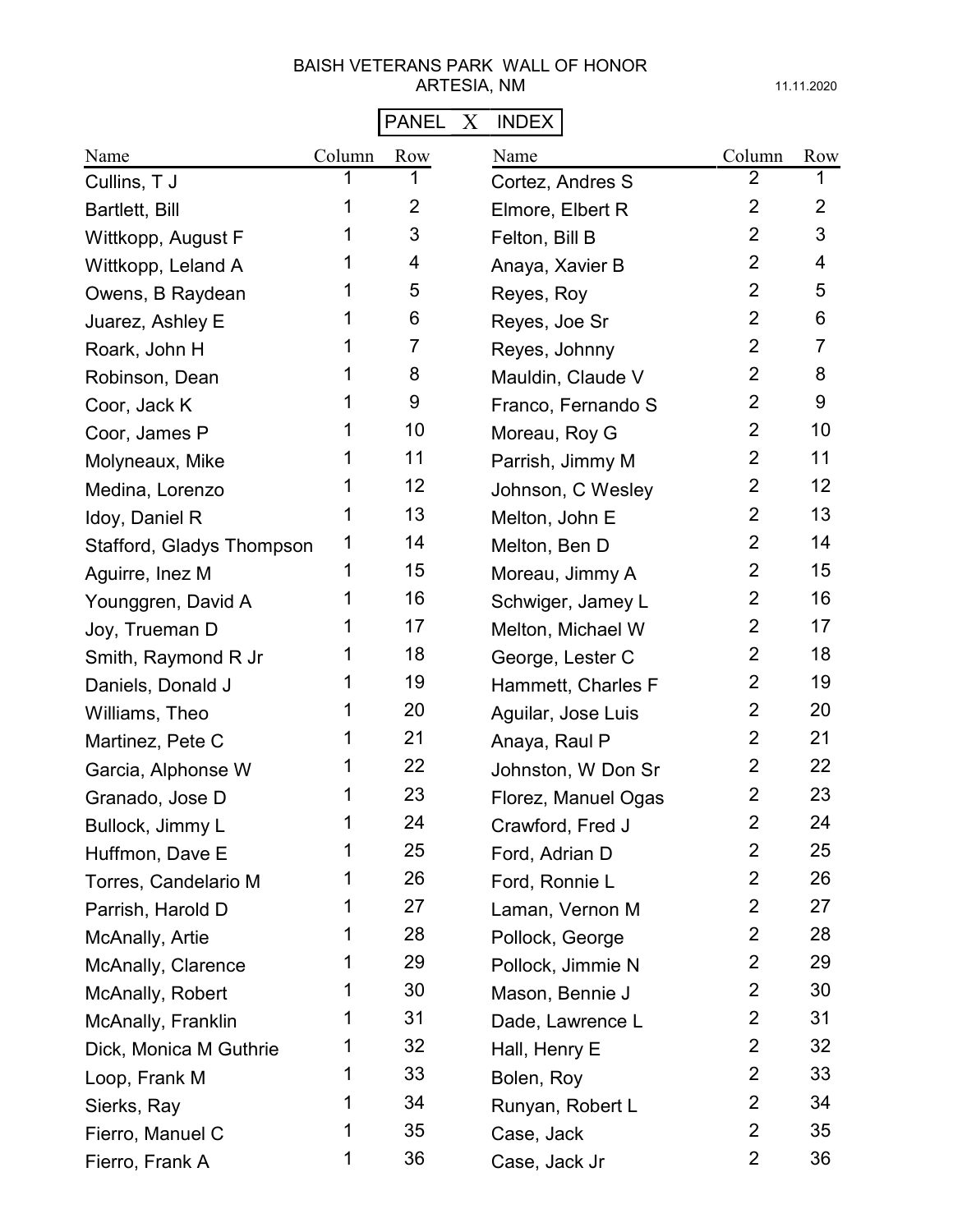# PANEL XI INDEX

| Name                    | Column | Row            | Name                   | Column         | Row            |
|-------------------------|--------|----------------|------------------------|----------------|----------------|
| Campos, Larry J         |        |                | Connor, Donnita K      | $\overline{2}$ |                |
| Huerta, Lupe S          | 1      | $\overline{2}$ | Hawkins, Phil C        | $\overline{2}$ | $\overline{2}$ |
| Horner, Robert Bob      | 1      | 3              | Martin, Marvin M       | $\overline{2}$ | 3              |
| Horner, Bill G Sr       |        | 4              | Ware, Eufelia Solis    | $\overline{2}$ | 4              |
| Johnson, Herman R       | 1      | 5              | Howard, Tim            | $\overline{2}$ | 5              |
| Garcia-Diaz, Robert     |        | 6              | Butler, Keith A        | $\overline{2}$ | 6              |
| Harwell, Thomas         |        | 7              | Coppedge, Tyson        | $\overline{2}$ | $\overline{7}$ |
| Taylor, Clovis D        |        | 8              | Porter, Garland Lee Jr | $\overline{2}$ | 8              |
| Harrison, Thomas L      | 1      | 9              | Schleiser, William J   | $\overline{2}$ | 9              |
| Harrison, Harry Glenn   | 1      | 10             | Simmons, Osburn O      | $\overline{2}$ | 10             |
| Bustamante, Nicholas C  | 1      | 11             | Hernandez, Bonifacio G | $\overline{2}$ | 11             |
| Oliver, John R          | 1      | 12             | Combs, Walter Jr       | $\overline{2}$ | 12             |
| Prentiss, Jake J E      | 1      | 13             | Combs, Benjamin E      | $\overline{2}$ | 13             |
| Crouch, James Nubbin    |        | 14             | Perez, Mike Jr         | $\overline{2}$ | 14             |
| Kincaid, Hugh M         | 1      | 15             | Devine, Jimmy F        | $\overline{2}$ | 15             |
| Salazar, Ysidro         |        | 16             | Rogers, A Quentin      | $\overline{2}$ | 16             |
| Goins, William T        | 1      | 17             | McCabe, Andy Earven    | $\overline{2}$ | 17             |
| Sneed, Joshua W         | 1      | 18             | McCabe, Billy Bert     | $\overline{2}$ | 18             |
| Newberry, Bert          | 1      | 19             | McCabe, Kenneth J Hoot | $\overline{2}$ | 19             |
| Newberry, Wayland       | 1      | 20             | Stevenson, Clifford D  | $\overline{2}$ | 20             |
| Saiz, Juan E            | 1      | 21             | Bejarano, Amy          | $\overline{2}$ | 21             |
| Baxley, Donald M        | 1      | 22             | Ramos, David H         | $\overline{2}$ | 22             |
| Carroll, Danny R        | 1      | 23             | Hudson, Paul Jr        | $\overline{2}$ | 23             |
| Wright, Jesse           | 1      | 24             | Brannan, Barbara L     | $\overline{2}$ | 24             |
| Wright, Lloyd J         | 1      | 25             | Luevano, Elias A       | $\overline{2}$ | 25             |
| Wright, Jesse L         | 1      | 26             | Luevano, Jimmy C       | $\overline{2}$ | 26             |
| Wright, William Billy L | 1      | 27             | Briggs, Jesse J        | $\overline{2}$ | 27             |
| Cde Baca, Joseph L      | 1      | 28             | Russell, Billy J       | $\overline{2}$ | 28             |
| Barragan, Manuel L      | 1      | 29             | Jones, Bill            | $\overline{2}$ | 29             |
| Barragan, Melanie       | 1      | 30             | Terry, Wesley H        | $\overline{2}$ | 30             |
| Barragan, Manuel M      | 1      | 31             | Lorang, L L Buddy      | $\overline{2}$ | 31             |
| Cochran, John Doss      | 1      | 32             | Chavez, Ramon M        | $\overline{2}$ | 32             |
| Chambers, Walter E      | 1      | 33             | Chavez, Tony R         | $\overline{2}$ | 33             |
| Johnson, H Charles      | 1      | 34             | Morse, Robert A Jr     | $\overline{2}$ | 34             |
| Johnson, Herman L       | 1      | 35             | Wilson, Muriel O Whip  | $\overline{2}$ | 35             |
| McCollum, Randy L       | 1      | 36             | Ring, Raymond L        | $\overline{2}$ | 36             |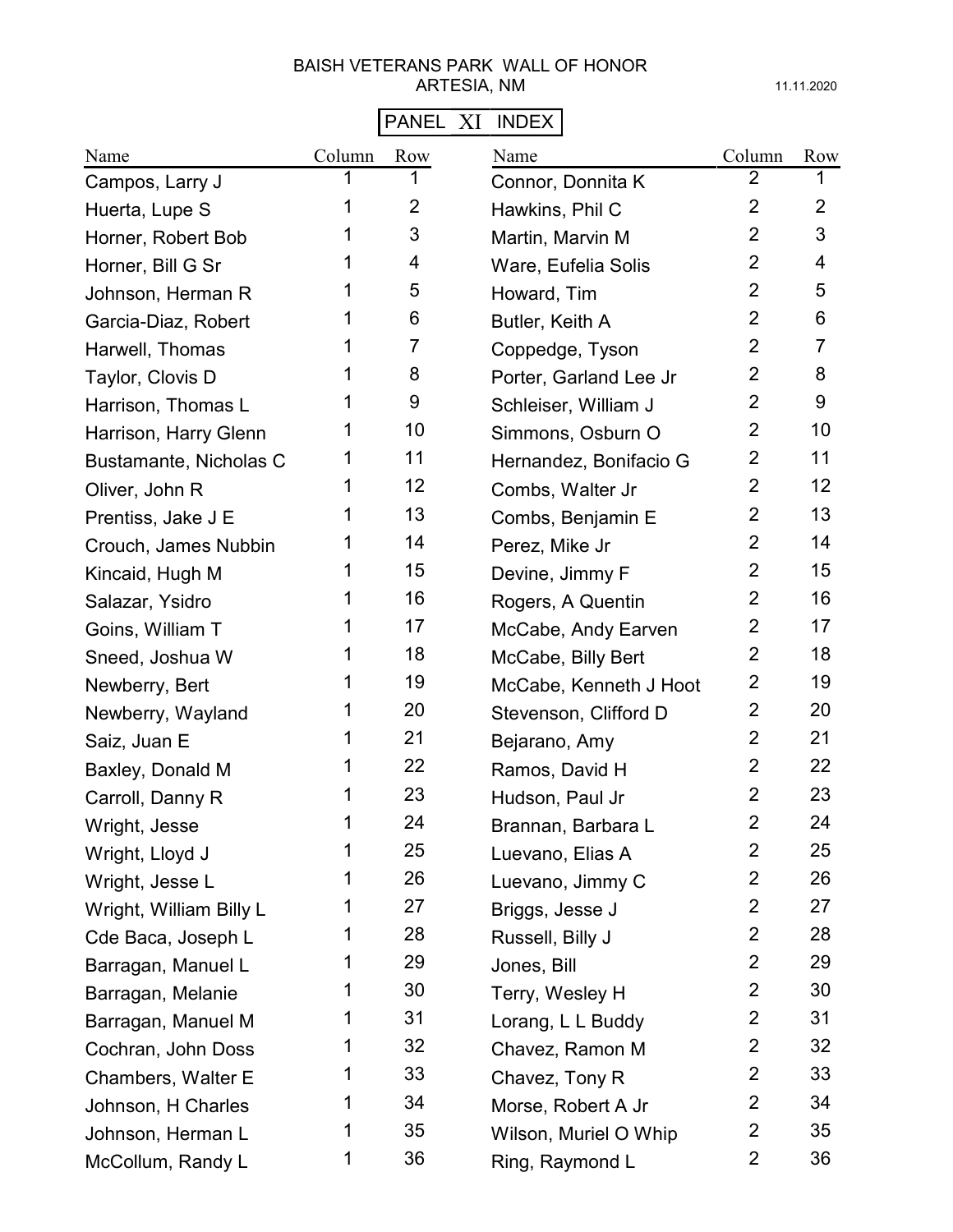# PANEL XII INDEX

| Name                   | Column | Row            | Name                   | Column         | Row            |
|------------------------|--------|----------------|------------------------|----------------|----------------|
| Collins, Robert Lee Jr |        |                | Rivera, Leo A          | 2              |                |
| Williams, Michael B    |        | $\overline{2}$ | Swafford, Billy J      | $\overline{2}$ | $\overline{2}$ |
| Duran, Albert G        | 1      | 3              | Franklin, James P      | $\overline{2}$ | 3              |
| Duran, Samuel M        | 1      | 4              | Acosta, Jerry B        | $\overline{2}$ | 4              |
| Duran, Jerome M        | 1      | 5              | Taylor, Owen C Jr MD   | $\overline{2}$ | 5              |
| Burks, Bradley E       | 1      | 6              | Givens, Gary E         | $\overline{2}$ | 6              |
| Taylor, John R         | 1      | 7              | Alaniz, Robert Lee     | $\overline{2}$ | 7              |
| Curry, Leroy           | 1      | 8              | McCoy, Gurvis R        | $\overline{2}$ | 8              |
| Aaron, Wesley B        | 1      | 9              | Allen, Willard N       | $\overline{2}$ | 9              |
| Tabor, Michael W       | 1      | 10             | Howard, Floyd M        | $\overline{2}$ | 10             |
| Beardemphl, James K    | 1      | 11             | Wood, Kenneth Wayne    | $\overline{2}$ | 11             |
| Herrera, Federico S    | 1      | 12             | Rodriguez, Basilio     | $\overline{2}$ | 12             |
| Williams, Raymond L    | 1      | 13             | Harlow, Chester Lee Jr | $\overline{2}$ | 13             |
| Welch, Archie V        | 1      | 14             | Harlow, John Mathew    | $\overline{2}$ | 14             |
| Welch, Archie Red      | 1      | 15             | Casabonne, George M    | $\overline{2}$ | 15             |
| Tennant, Mike          | 1      | 16             | Shaw, Billy R          | $\overline{2}$ | 16             |
| Lopez, Anacleto S      | 1      | 17             | Almanza, Ernest F      | $\overline{2}$ | 17             |
| Bartlett, Raymond      | 1      | 18             | Higgins, James E       | $\overline{2}$ | 18             |
| Bartlett, Helen        | 1      | 19             | Menefee, Clayton C     | $\overline{2}$ | 19             |
| Akins, Robert Joe      | 1      | 20             | Perkins, Clifton N     | $\overline{2}$ | 20             |
| Hamilton, Eric C       | 1      | 21             | Wood, Larry E          | $\overline{2}$ | 21             |
| Madrid, Santiago Jim H | 1      | 22             | Ledezma, Olmedo B      | $\overline{2}$ | 22             |
| Venegas, Manuel        | 1      | 23             | Lara, Antonio C        | $\overline{2}$ | 23             |
| Urias, Bernabe         | 1      | 24             | Alvarez, Fred T        | $\overline{2}$ | 24             |
| Urias, Manuel A        | 1      | 25             | Alvarez, Paul M        | $\overline{2}$ | 25             |
| Simmons, Jerry W       | 1      | 26             | Boans, Jerry L         | $\overline{2}$ | 26             |
| Connor, Clarence C     | 1      | 27             | Johnson, Claud         | $\overline{2}$ | 27             |
| Thompson, Wm C Jr      | 1      | 28             | Wickersham, A Lowe     | $\overline{2}$ | 28             |
| Forister, Bennie E     | 1      | 29             | Jones, Raymond J       | $\overline{2}$ | 29             |
| Foulkes, G Brian       | 1      | 30             | Juarez, Hilardo V      | $\overline{2}$ | 30             |
| Madrid, Manuel H Sr    | 1      | 31             | Panzer, Sy             | $\overline{2}$ | 31             |
| Morgan, Frank S        | 1      | 32             | Aton, Micheal Kyle     | $\overline{2}$ | 32             |
| Morgan, William N      | 1      | 33             | Burrows, Jack W        | $\overline{2}$ | 33             |
| Menefee, Glen T        | 1      | 34             | Smith, Donald C        | $\overline{2}$ | 34             |
| Crenshaw, Cal C        | 1      | 35             | Smith, Shirley G       | $\overline{2}$ | 35             |
| Florez, Oscar          | 1      | 36             | DeHoyos, Thomas        | 2              | 36             |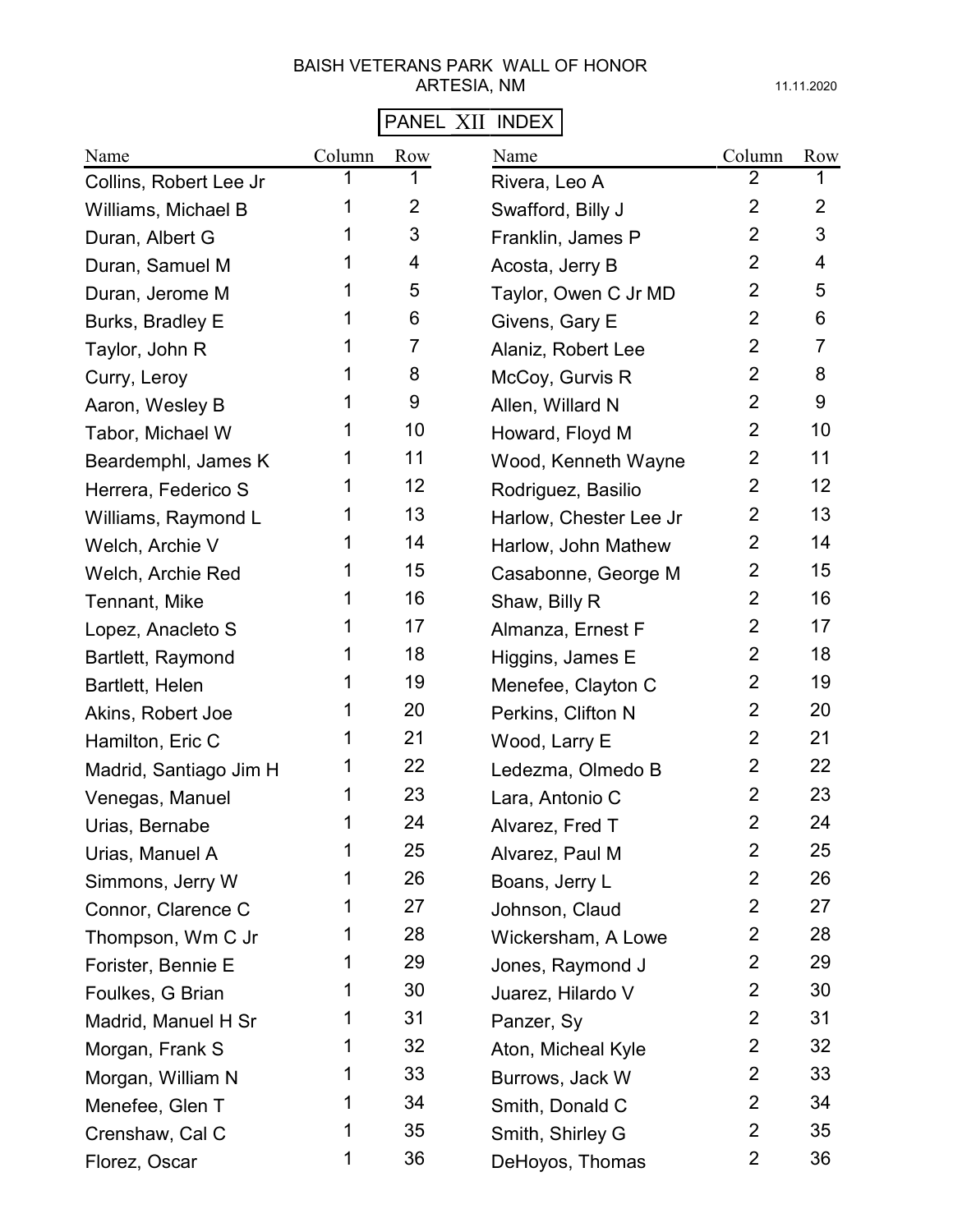# PANEL XIII INDEX

| Name                       | Column | Row            | Name                 | Column         | Row            |
|----------------------------|--------|----------------|----------------------|----------------|----------------|
| Juarez, Jose L             |        |                | Nell, Warren E       | $\overline{2}$ |                |
| Economides, Floyd          | 1      | $\overline{2}$ | Jeffers, William E   | $\overline{2}$ | $\overline{2}$ |
| Vasquez, Antonio Flores    | 1      | 3              | Antillon, Jose C     | $\overline{2}$ | 3              |
| Vasquez, Hector F          | 1      | 4              | Callahan, Dale H     | $\overline{2}$ | 4              |
| Alvarado, Jesus JR         | 1      | 5              | Shoup, George M      | $\overline{2}$ | 5              |
| Clem, Howard D Jack        | 1      | 6              | Rutherford, Dale R   | $\overline{2}$ | 6              |
| Huerta, Hermenegildo Chilo | 1      | 7              | Oglevie, M Clifford  | $\overline{2}$ | $\overline{7}$ |
| Teel, Curtis R             | 1      | 8              | Waller, John E       | $\overline{2}$ | 8              |
| House, Jess C              | 1      | 9              | Olsson, W Othel      | $\overline{2}$ | 9              |
| Raymos, Harry D            | 1      | 10             | Pittman, Charles G   | $\overline{2}$ | 10             |
| Wood, Billy J              | 1      | 11             | Tucker, Delva D      | $\overline{2}$ | 11             |
| Bejarano, James            | 1      | 12             | Baxley, Montie J     | $\overline{2}$ | 12             |
| Bauer, Henry D             | 1      | 13             | McCaw, Norbert M     | $\overline{2}$ | 13             |
| Varner, Bert C             | 1      | 14             | Mermis, Lelan A      | $\overline{2}$ | 14             |
| Briscoe, Edgar C Tom       | 1      | 15             | Brown, James         | $\overline{2}$ | 15             |
| Laman, Ronnie G            | 1      | 16             | Fernandez, Robert R  | $\overline{2}$ | 16             |
| Logsdon, Roy E             | 1      | 17             | Taylor, Floyd A      | $\overline{2}$ | 17             |
| Wesson, Harry L Jr         | 1      | 18             | Florez, Luis R       | $\overline{2}$ | 18             |
| Wesson, H Lewis III        | 1      | 19             | Ingram, Olen David   | $\overline{2}$ | 19             |
| Wesson, Jaime              | 1      | 20             | Wilburn, Jim L       | $\overline{2}$ | 20             |
| Doyal, William             | 1      | 21             | Bullen, Glenn R      | $\overline{2}$ | 21             |
| Hemby, Clyde N             | 1      | 22             | Richardson, Roy A    | $\overline{2}$ | 22             |
| Torres, Joe R              | 1      | 23             | Raglin, Tommy L      | $\overline{2}$ | 23             |
| Scott, R Travis            | 1      | 24             | Northcutt, William   | $\overline{2}$ | 24             |
| Johnson, Mitchell          | 1      | 25             | Bratcher, C R        | $\overline{2}$ | 25             |
| Bratcher, Robert L         | 1      | 26             | Bratcher, Dale R     | $\overline{2}$ | 26             |
| Murray, Yolanda Torres     | 1      | 27             | Kalka, John B        | $\overline{2}$ | 27             |
| Poindexter, D W            | 1      | 28             | Dowell, Stephanie    | $\overline{2}$ | 28             |
| Mauldin, Keith A           | 1      | 29             | Dungan, Clyde B      | $\overline{2}$ | 29             |
| Haynes, Roy L              | 1      | 30             | Dungan, George C     | $\overline{2}$ | 30             |
| Brewer, Thomas P           | 1      | 31             | Smith, Irvin L       | $\overline{2}$ | 31             |
| Brewer, J Thomas           | 1      | 32             | Whisenhunt, Claude A | $\overline{2}$ | 32             |
| McCaw, William R           | 1      | 33             | Dominguez, Belen L   | $\overline{2}$ | 33             |
| Hendrix, Leon T            | 1      | 34             | Herrera, Fernando A  | $\overline{2}$ | 34             |
| Bustamante, Lino L         | 1      | 35             | Wilson, Darin L      | $\overline{2}$ | 35             |
| Aton, John Lawrence        | 1      | 36             | Garcia, Tony H       | $\overline{2}$ | 36             |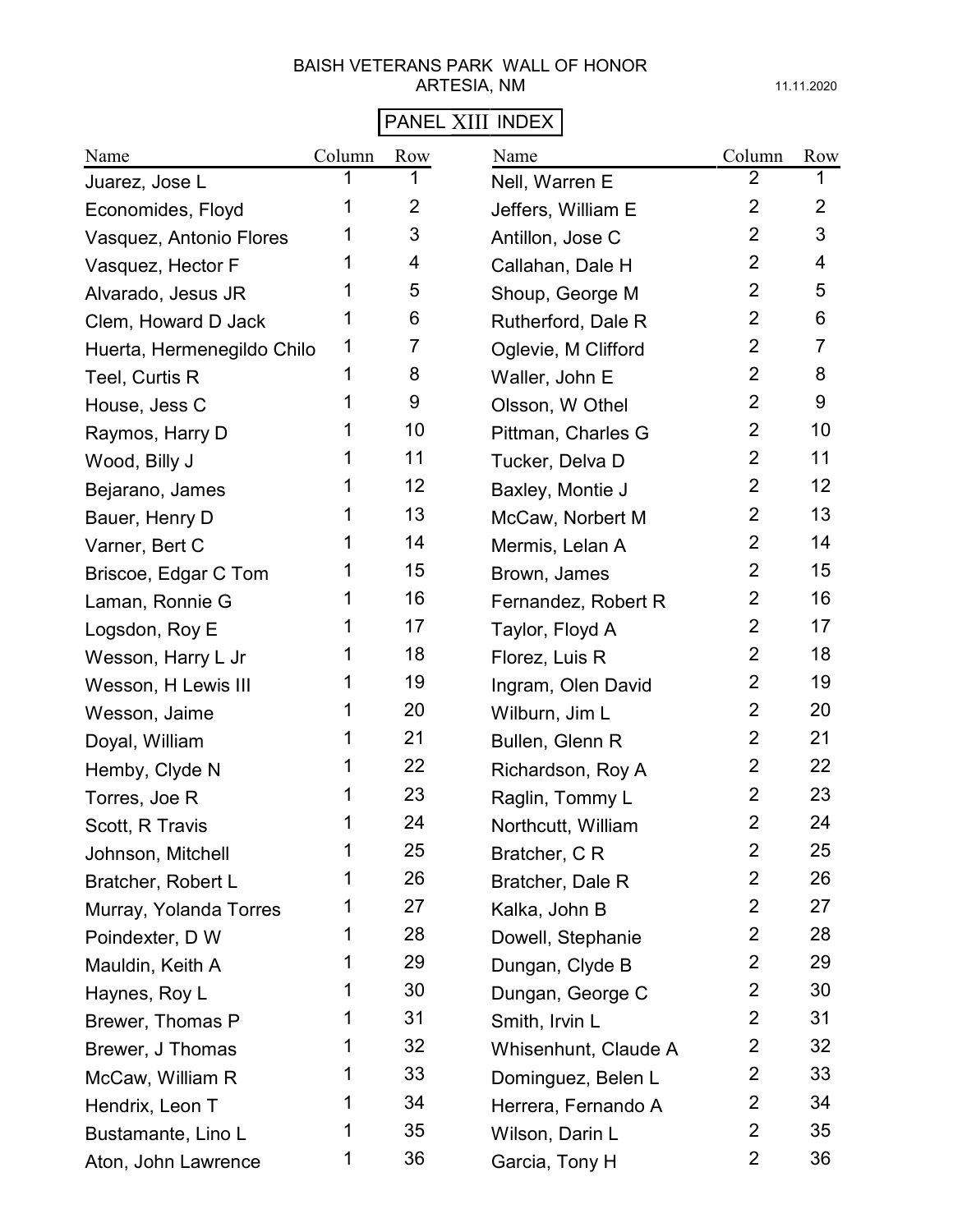# PANEL XIV INDEX

| Name                   | Column | Row            | Name                  | Column         | Row            |
|------------------------|--------|----------------|-----------------------|----------------|----------------|
| Adams, Joe W           |        |                | Bratcher, Jeff D      | $\overline{2}$ |                |
| Rountree, Wiley C      | 1      | $\overline{2}$ | Bratcher, Ralph E     | $\overline{2}$ | $\overline{2}$ |
| Patterson, Tracy D     | 1      | 3              | Bratcher, Homer U     | $\overline{2}$ | 3              |
| Patman, Justin S       | 1      | 4              | Bratcher, Alton B     | $\overline{2}$ | 4              |
| Leaf, William Bill     | 1      | 5              | Bratcher, Glenn D     | $\overline{2}$ | 5              |
| Flores, Richard J      | 1      | 6              | Bratcher, Michael Lee | $\overline{2}$ | 6              |
| Aguilar, John Frank    | 1      | $\overline{7}$ | Kincaid, Aubrey A     | $\overline{2}$ | 7              |
| Nowak, Carroll E       | 1      | 8              | Young, George D       | $\overline{2}$ | 8              |
| Logsdon, James E       | 1      | 9              | Kidd, Leonard Keith   | $\overline{2}$ | 9              |
| Young, Wm Anderson     |        | 10             | Mauldin, Glenn F      | $\overline{2}$ | 10             |
| Young, Jesse L         | 1      | 11             | Harris, Arthur D      | $\overline{2}$ | 11             |
| Young, Foy L           | 1      | 12             | Irby, Lowell M        | $\overline{2}$ | 12             |
| Lane, Wesley H         | 1      | 13             | Brown, William M Bill | $\overline{2}$ | 13             |
| Young, Jesse D         | 1      | 14             | Holcomb, James L      | $\overline{2}$ | 14             |
| Young, Roy O           | 1      | 15             | Huddleston, Jack M    | $\overline{2}$ | 15             |
| Young, Donald Bradley  | 1      | 16             | Starkey, Freddie J    | $\overline{2}$ | 16             |
| Ransbarger, Craig R    | 1      | 17             | Boyd Jr, Thomas M     | $\overline{2}$ | 17             |
| Zednick, George W      | 1      | 18             | Stuart, Leonard       | $\overline{2}$ | 18             |
| Zeleny, Dwayne T       | 1      | 19             | Glass, Hollice W      | $\overline{2}$ | 19             |
| Acosta, Christopher H  | 1      | 20             | Gomez, Alegundo       | $\overline{2}$ | 20             |
| Acosta, Jeff H         | 1      | 21             | Standard, Clifford    | $\overline{2}$ | 21             |
| Martinez, Felipe       | 1      | 22             | Standard, Rex         | $\overline{2}$ | 22             |
| Wade, Austin B         | 1      | 23             | Brewer, Don           | $\overline{2}$ | 23             |
| Chavarria, Rigoberto R | 1      | 24             | Garcia, Nick R        | $\mathbf 2$    | 24             |
| Aguilar, Roman         | 1      | 25             | Grissom, J J Dave     | $\overline{2}$ | 25             |
| Wisen, Justin          | 1      | 26             | Richardson, E Scott   | $\overline{2}$ | 26             |
| Lopez, Frank H         | 1      | 27             | Dougherty, Paul J     | $\overline{2}$ | 27             |
| Reed, Amy V            | 1      | 28             | Dougherty, Jerry P    | $\overline{2}$ | 28             |
| Brown, Otice E         | 1      | 29             | Brown, James H Buster | $\overline{2}$ | 29             |
| Gonzales, Michael P    | 1      | 30             | Herring, William E    | $\overline{2}$ | 30             |
| Rogers, Jack C         | 1      | 31             | Lopez, Florencio      | $\overline{2}$ | 31             |
| Smith, Glen            | 1      | 32             | Murrill, James S      | $\overline{2}$ | 32             |
| Aguilar, David         | 1      | 33             | Maples, George Edwin  | $\overline{2}$ | 33             |
| Hooten, Albert A       | 1      | 34             | Gibson, Charles D     | $\overline{2}$ | 34             |
| Hooten, J Alvie        | 1      | 35             | Letcher, R J Buster   | $\overline{2}$ | 35             |
| McArthur, Guy M        | 1      | 36             | Shipley, Billy Ray    | $\overline{2}$ | 36             |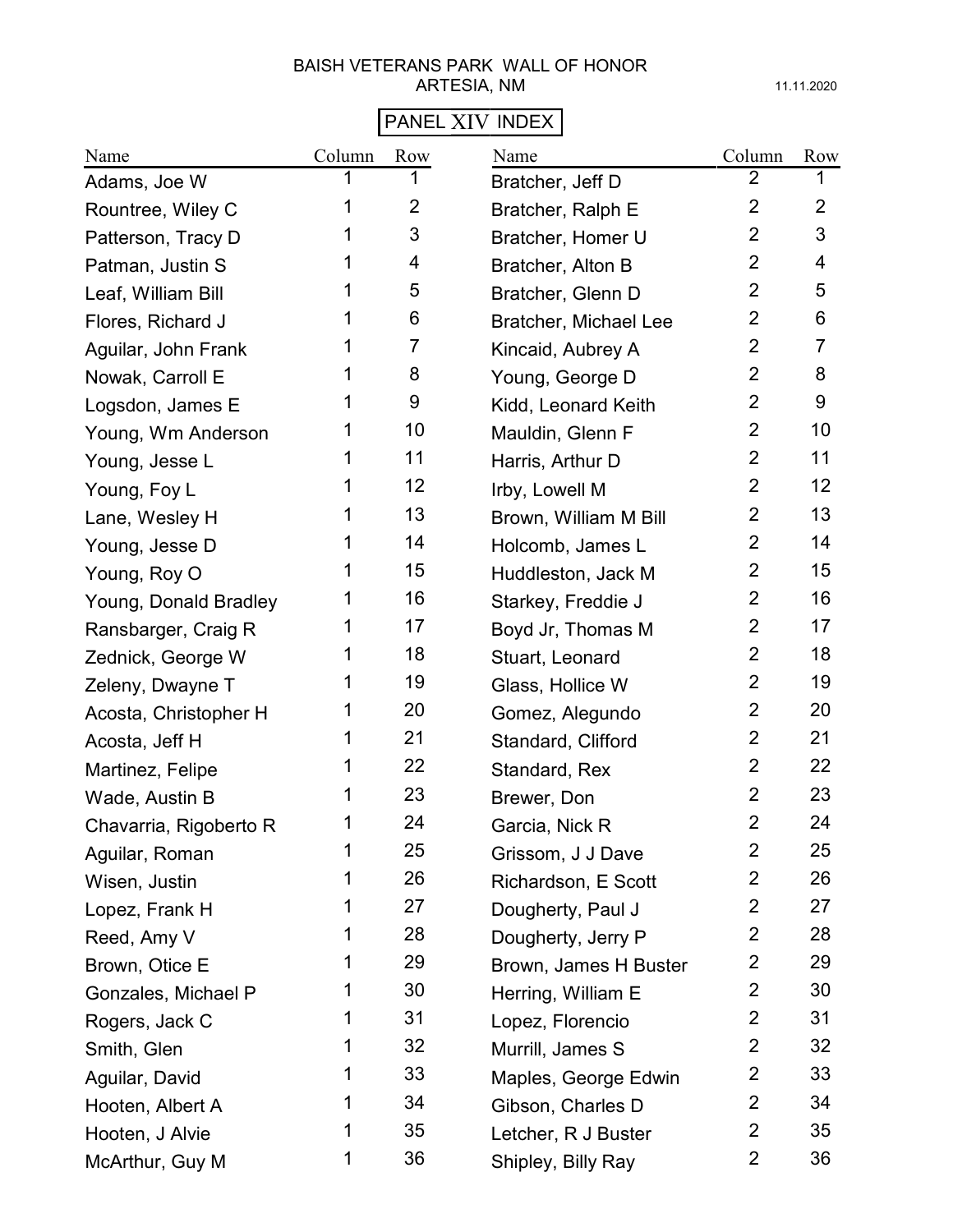# PANEL XV INDEX

| Name                   | Column | Row            | Name                    | Column         | Row            |
|------------------------|--------|----------------|-------------------------|----------------|----------------|
| Mitchell, Edgar D      |        |                | Henderson, Bill         | 2              | 1              |
| Skinner, Tommie W      |        | $\overline{2}$ | Kiper, DL               | $\overline{2}$ | $\overline{2}$ |
| Skinner, Tommy L       | 1      | 3              | Henson, Charles R       | $\overline{2}$ | 3              |
| Martinez, Pedro N      | 1      | 4              | Tolle Jr, Ray W         | $\overline{2}$ | 4              |
| McNallen, Charles      | 1      | 5              | Schneider, Michael      | $\overline{2}$ | 5              |
| Pacheco, Narcisso      | 1      | 6              | Cranford, Richard       | $\overline{2}$ | 6              |
| Jackson, William M     | 1      | 7              | Cox, James C            | $\overline{2}$ | 7              |
| Dickson, Kenneth L     | 1      | 8              | Mc Carter, Thomas K     | $\overline{2}$ | 8              |
| Ruiz, Daniel           | 1      | 9              | Chumbley, George M      | $\overline{2}$ | 9              |
| Ruiz, Rafael           |        | 10             | Lugo, Juan              | $\overline{2}$ | 10             |
| King, Fritz J          |        | 11             | Clay Jr, Ivan Webb      | $\overline{2}$ | 11             |
| Starkey, Rayford       |        | 12             | Kidd, Charles R         | $\overline{2}$ | 12             |
| McPhaul, Emery         |        | 13             | Williams, Charlie C     | $\overline{2}$ | 13             |
| Goodlett, Billy        |        | 14             | Smith, Lindell          | $\overline{2}$ | 14             |
| Acosta, Jesse P        | 1      | 15             | Green, Jacob A          | $\overline{2}$ | 15             |
| Saiz, Frank E          | 1      | 16             | Thompson, Jerry E       | $\overline{2}$ | 16             |
| Graham, Paul K         | 1      | 17             | Dominguez, Alvino M     | $\overline{2}$ | 17             |
| Thompson, O Elmer      | 1      | 18             | Olguin, Robert C        | $\overline{2}$ | 18             |
| Cooper, Donald L       | 1      | 19             | Hernandez, Lupe Luna    | $\overline{2}$ | 19             |
| Molina, Gregg M        | 1      | 20             | Briseno, Robert N       | $\overline{2}$ | 20             |
| Parham, Carol L        | 1      | 21             | Neel, Douglas P         | $\overline{2}$ | 21             |
| Parham, Charles E      |        | 22             | Jenkins, Francis O      | $\overline{2}$ | 22             |
| Townsend, Bill G       |        | 23             | Knorr, Rex B            | $\overline{2}$ | 23             |
| Dublin, Richard Ronald | 1      | 24             | Moreno, Martin H        | $\overline{2}$ | 24             |
| Flynn, Bobby Gene      | 1      | 25             | Brizeno, Frank C Booger | 2              | 25             |
| Green, Wade L          | 1      | 26             | Kimmons, Loda A         | $\overline{2}$ | 25             |
| Roach, Gerald F        | 1      | 27             | Crow, Vernon L          | $\overline{2}$ | 27             |
| Hedin, A Morris        | 1      | 28             | Klatt, Henry L          | $\overline{2}$ | 28             |
| Wade, Timothy P        | 1      | 29             | McAfee, Michael         | $\overline{2}$ | 29             |
| Newton, Jerry D        | 1      | 30             | Castillo, Manuel        | $\overline{2}$ | 30             |
| Reza, Esteban S        | 1      | 31             | Navarrette, Cruz B      | $\overline{2}$ | 31             |
| Williams, Jody L       | 1      | 32             | Samora, Pedro G         | $\overline{2}$ | 32             |
| Fanning Sr, Gary E     | 1      | 33             | Waugh, Robert A         | $\overline{2}$ | 33             |
| Woodside, Olin E       | 1      | 34             | Dominguez, Jessie       | $\overline{2}$ | 34             |
| Woodside, Ramon        | 1      | 35             | White, W C Casey        | $\overline{2}$ | 35             |
| McAfee, Wayne M        | 1      | 36             | Foy, Jeffrey            | $\overline{2}$ | 36             |